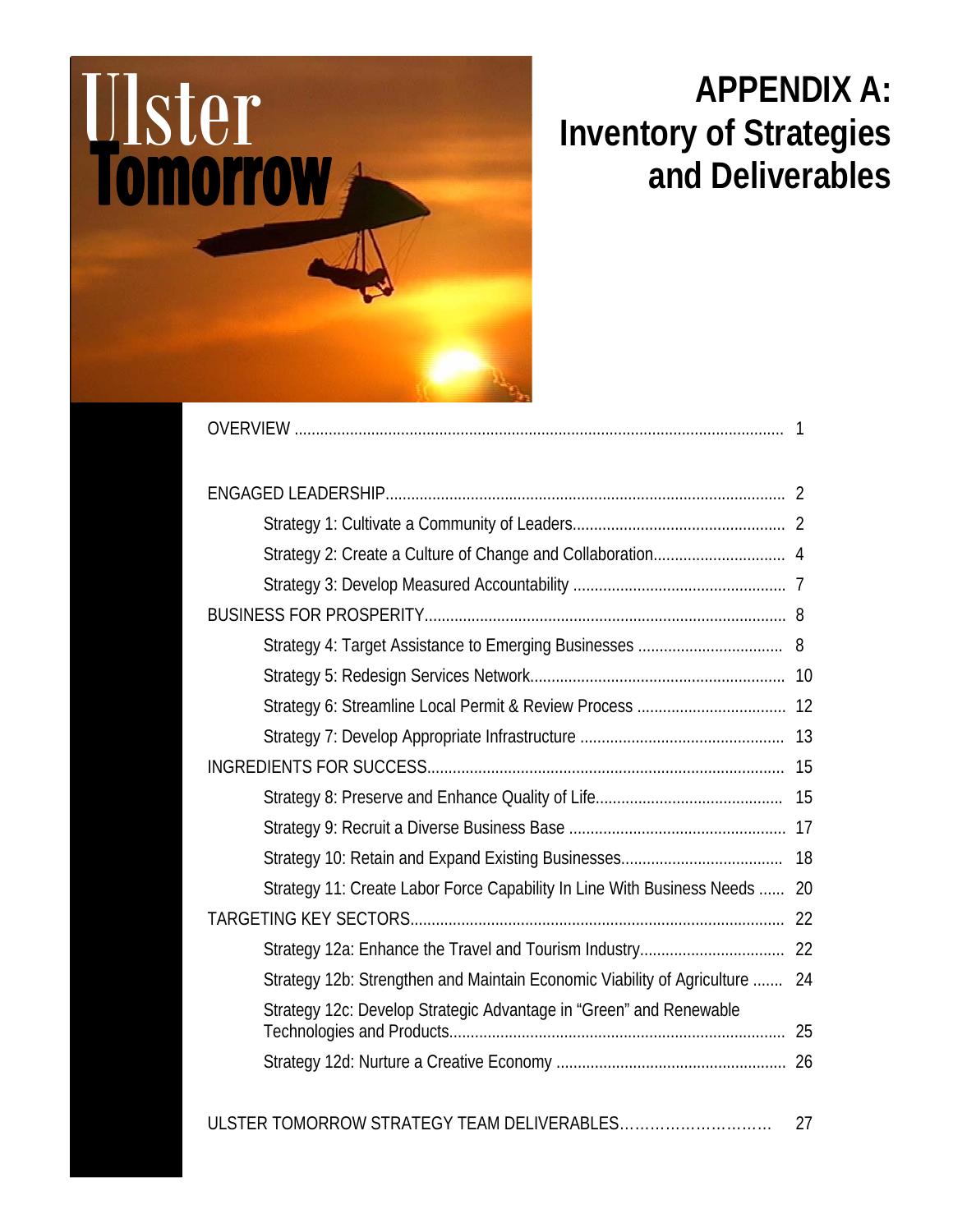### **OVERVIEW**

An Inventory of Strategies (Inventory) is the genesis of the Ulster County's strategic economic development plan. The Inventory is a culmination of efforts from the Collaborative Community Engagement, Task Force, and Steering Committee inputs. Figure 1 provides a listing of the strategies by group.

| <b>Engaged Leadership</b>                                             | <b>Doing Business for</b><br><b>Prosperity</b>                                  | <b>Ingredients for Success</b>                                                      | <b>Targeting Key Sectors</b>                                                                          |
|-----------------------------------------------------------------------|---------------------------------------------------------------------------------|-------------------------------------------------------------------------------------|-------------------------------------------------------------------------------------------------------|
| <b>Strategy 1:</b> Cultivate a<br>Community of Leaders                | <b>Strategy 4: Target</b><br><b>Assistance to Emerging</b><br><b>Businesses</b> | <b>Strategy 8: Preserve and</b><br>Enhance Quality of Life                          | <b>Strategy 12a: Enhance</b><br>the Travel and Tourist<br>Industry                                    |
| <b>Strategy 2:</b> Create a<br>Culture of Change and<br>Collaboration | <b>Strategy 5: Redesign</b><br>Services Network                                 | <b>Strategy 9: Recruit a</b><br>Diverse Business Base                               | Strategy 12b: Maintain<br>Economic Viability of<br>Agriculture                                        |
| <b>Strategy 3: Develop</b><br>Measured Accountability                 | <b>Strategy 6: Streamline</b><br>Local Permit & Review<br><b>Process</b>        | Strategy 10: Retain and<br><b>Expand Existing</b><br><b>Businesses</b>              | Strategy 12c: Develop<br>Strategic Advantage in<br>"Green" and Renewable<br>Technologies and Products |
|                                                                       | <b>Strategy 7: Develop</b><br>Appropriate<br>Infrastructure                     | <b>Strategy 11: Create Labor</b><br>Force Capability In Line<br>With Business Needs | <b>Strategy 12d:</b> Nurture a<br>Creative Economy                                                    |

**Figure 1. Strategy groups** 

The following pages detail each strategy by describing its need, an overall goal, a strategy owner, and an estimated timeline. Each strategy is broken down further into sub goals with suggested action steps. Strategy owners will be responsible for validating the timeline and developing comprehensive action plans.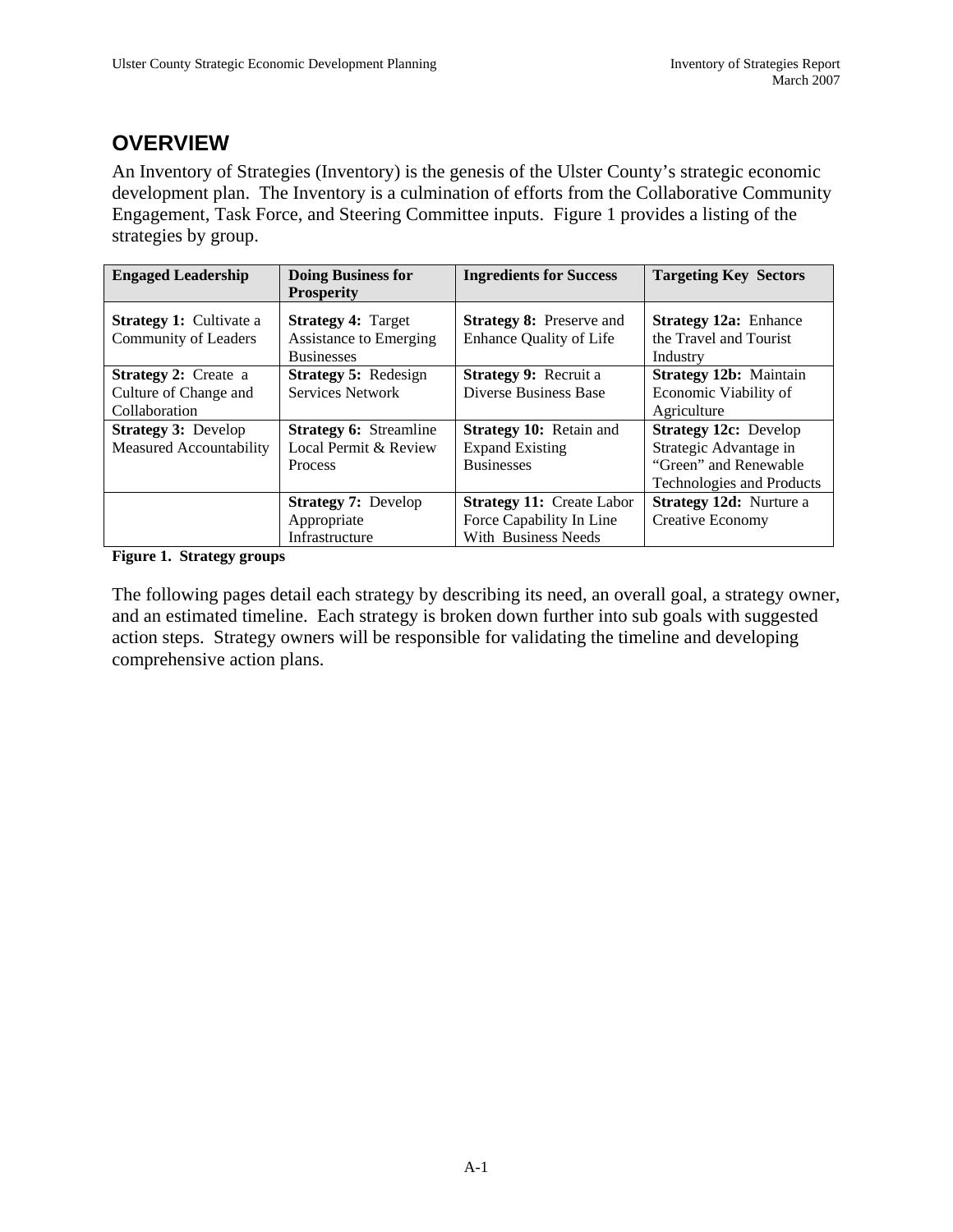## **ENGAGED LEADERSHIP**

### **Strategy 1: Cultivate a Community of Leaders**

**Need:** In order for the County to implement its plans and hold itself accountable, a community of leaders will need to be cultivated and trained.

**Overarching Goal:** Establish a community of skilled and articulate leaders who understand economic development, can sustain the County's vision for economic development, and can lead all efforts for implementation now and in the future.

#### **Lead Responsibility:**

- **Steering Committee**
- Ulster County Development Corporation
- Ulster County Industrial Development Agency
- **Ulster County Government**
- Chamber of Commerce of Ulster County

Representatives from each Collaborative Community Engagement (CCE) Stakeholder Group

**Timeline:** 0 to 12 months

| <b>GOALS</b>                                                                                                                                                           | <b>POTENTIAL ACTION STEPS</b>                                                                                                                                                                                                                          |
|------------------------------------------------------------------------------------------------------------------------------------------------------------------------|--------------------------------------------------------------------------------------------------------------------------------------------------------------------------------------------------------------------------------------------------------|
| a. Sustain the momentum<br>through the implementation of<br>this strategic economic<br>development plan by expanding<br>and not sun-setting the Steering<br>Committee. | Evaluate the membership of the current Steering Committee to determine<br>1.<br>additional skill sets needed                                                                                                                                           |
|                                                                                                                                                                        | Expand the membership to include additional skill sets in<br>2.<br>communications and marketing, fund raising, and representation from<br>each of the CCE Stakeholder Groups                                                                           |
|                                                                                                                                                                        | Develop and adopt a charter, a common vocabulary, and set of ground<br>3.<br>rules for a newly constituted "Implementation Committee"                                                                                                                  |
|                                                                                                                                                                        | Develop and publish a meeting schedule<br>4.                                                                                                                                                                                                           |
|                                                                                                                                                                        | Consider adding two youth members from the 18-24 year old population<br>5.                                                                                                                                                                             |
| b. Gain consensus on a shared<br>vision for economic                                                                                                                   | Market the economic development vision so that it is a shared vision<br>1.<br>throughout the County                                                                                                                                                    |
| development in the County.                                                                                                                                             | Share the vision with all planning and community organizations<br>2.                                                                                                                                                                                   |
|                                                                                                                                                                        | Publish the vision Countywide<br>3.                                                                                                                                                                                                                    |
|                                                                                                                                                                        | Let the vision drive all activities. Measure new ideas and<br>4.<br>recommendations against the vision to ensure its sustainability                                                                                                                    |
| c. Develop an understanding of<br>what true leadership is in the<br>context of economic<br>development.                                                                | Hold a Symposium on Leadership in Economic Development.<br>Establish a separate working committee to oversee the Symposium<br>1.<br>Bring in a notable keynote speaker<br>2.                                                                           |
|                                                                                                                                                                        | Use the Symposium as a training ground for current and future<br>3.<br>leaders as well as a springboard for support for the plan                                                                                                                       |
|                                                                                                                                                                        | In the working session, ensure that ample attention is paid to skill<br>4.<br>building in public participation, community visioning, managing<br>strategic change, trust building, communications, and the qualities of<br>effective community leaders |
|                                                                                                                                                                        | Consider making the Symposium an annual event by adding plan<br>5.<br>updates, working sessions, and a training component                                                                                                                              |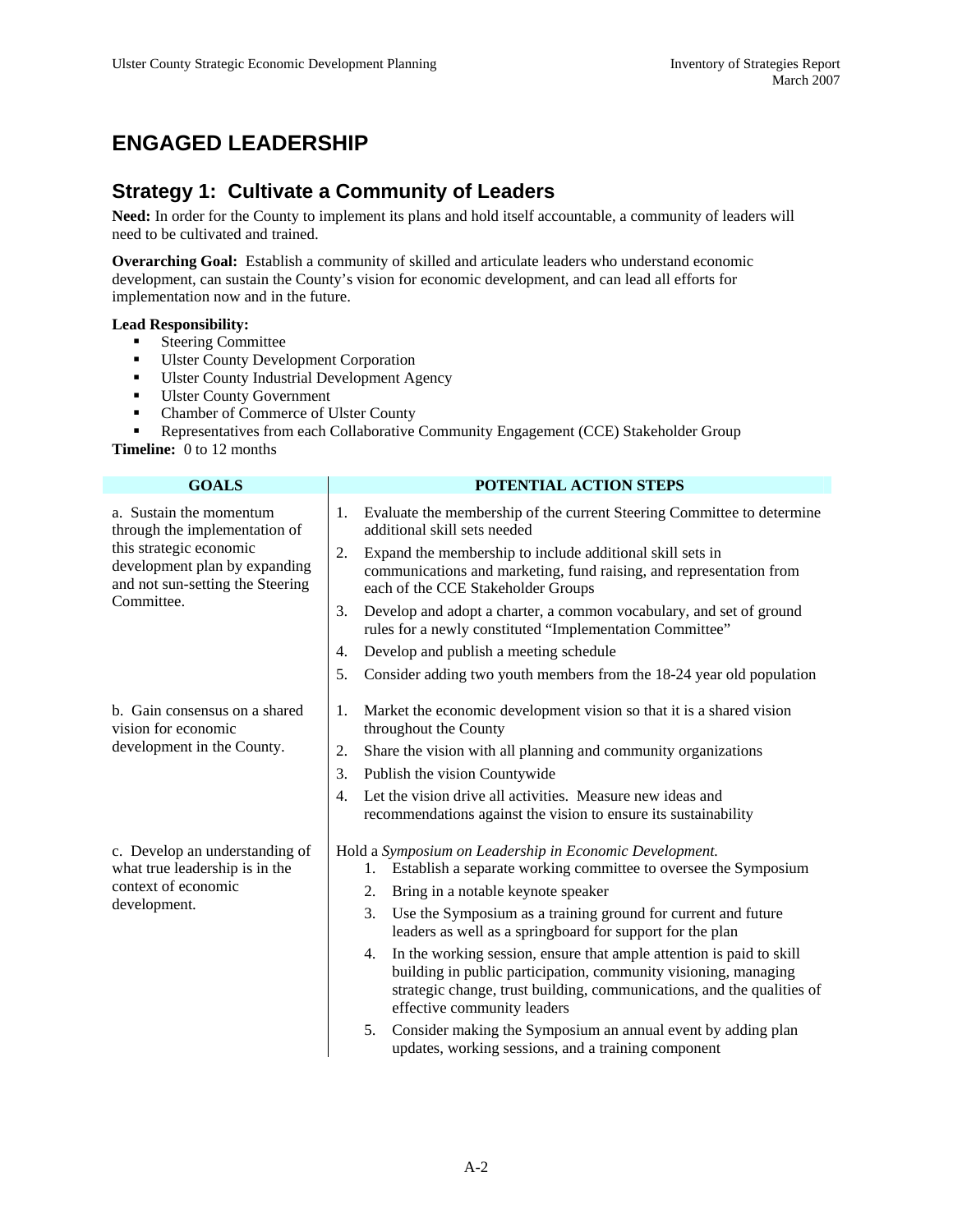| d. Develop an understanding of                                                       | 1. | Conduct two half-day training sessions for the Implementation Planning                                                                                                                                                          |
|--------------------------------------------------------------------------------------|----|---------------------------------------------------------------------------------------------------------------------------------------------------------------------------------------------------------------------------------|
| the nature of change and hone<br>skills in managing strategic<br>change.             |    | Committee on managing strategic change. Open the invitation to board<br>members and other key stakeholders from other planning and community<br>organizations                                                                   |
|                                                                                      | 2. | Teach principles behind systemic change and dialogue, which will be<br>essential to the overall success of the implementation plan                                                                                              |
| e. Develop an understanding of                                                       | 1. | Identify success factors required to implement any large-scale change                                                                                                                                                           |
| the success factors required to                                                      | 2. | Assess and then identify any success factors that are lacking                                                                                                                                                                   |
| implement any large-scale<br>change.                                                 | 3. | Work actively and aggressively to attain those success factors                                                                                                                                                                  |
| f. Utilize existing leadership<br>programs to develop future                         | 1. | Complete a feasibility study including a benchmarking study and<br>partnership analysis for an Institute for Community Leadership                                                                                               |
| community leaders.                                                                   | 2. | Depending on the results of the feasibility study, either develop a<br>freestanding Countywide program or a partnership model for the<br>cultivation and perpetuation of leaders in the region                                  |
|                                                                                      | 3. | Build a network of "alumni" from the current rosters of planning<br>organization past board members, Symposium attendees, and institute<br>graduates to help perpetuate future boards with skilled and<br>knowledgeable members |
| g. Develop skills in conflict<br>resolution.                                         | 1. | Conduct two half-day training sessions for the Implementation<br>Committee on conflict resolution. Open the invitation to board members<br>and other key stakeholders from other planning and community<br>organizations        |
|                                                                                      | 2. | Learn to use resistance to change as a County resource                                                                                                                                                                          |
| h. Develop a common language<br>among community members for<br>economic development. | 1. | Expand and circulate the current glossary of economic development<br>terms                                                                                                                                                      |
|                                                                                      | 2. | Ask all planning organizations to vote the acceptance and use of these<br>terms                                                                                                                                                 |
|                                                                                      | 3. | Have all organizations add the glossary to their web sites and board<br>materials                                                                                                                                               |
|                                                                                      | 4. | Submit glossary to local papers for publishing or as a resource                                                                                                                                                                 |
| i. Identify champions of change<br>in the County.                                    | 1. | Develop an awards program in conjunction with the Chamber to<br>showcase local and regional champions of change                                                                                                                 |
|                                                                                      | 2. | Establish incentives for individuals and organizations who demonstrate<br>successful change management                                                                                                                          |
|                                                                                      | 3. | Recognize individuals and organizations that implement and sustain the<br>vision for economic vitality in the County                                                                                                            |
|                                                                                      | 4. | Model what you want                                                                                                                                                                                                             |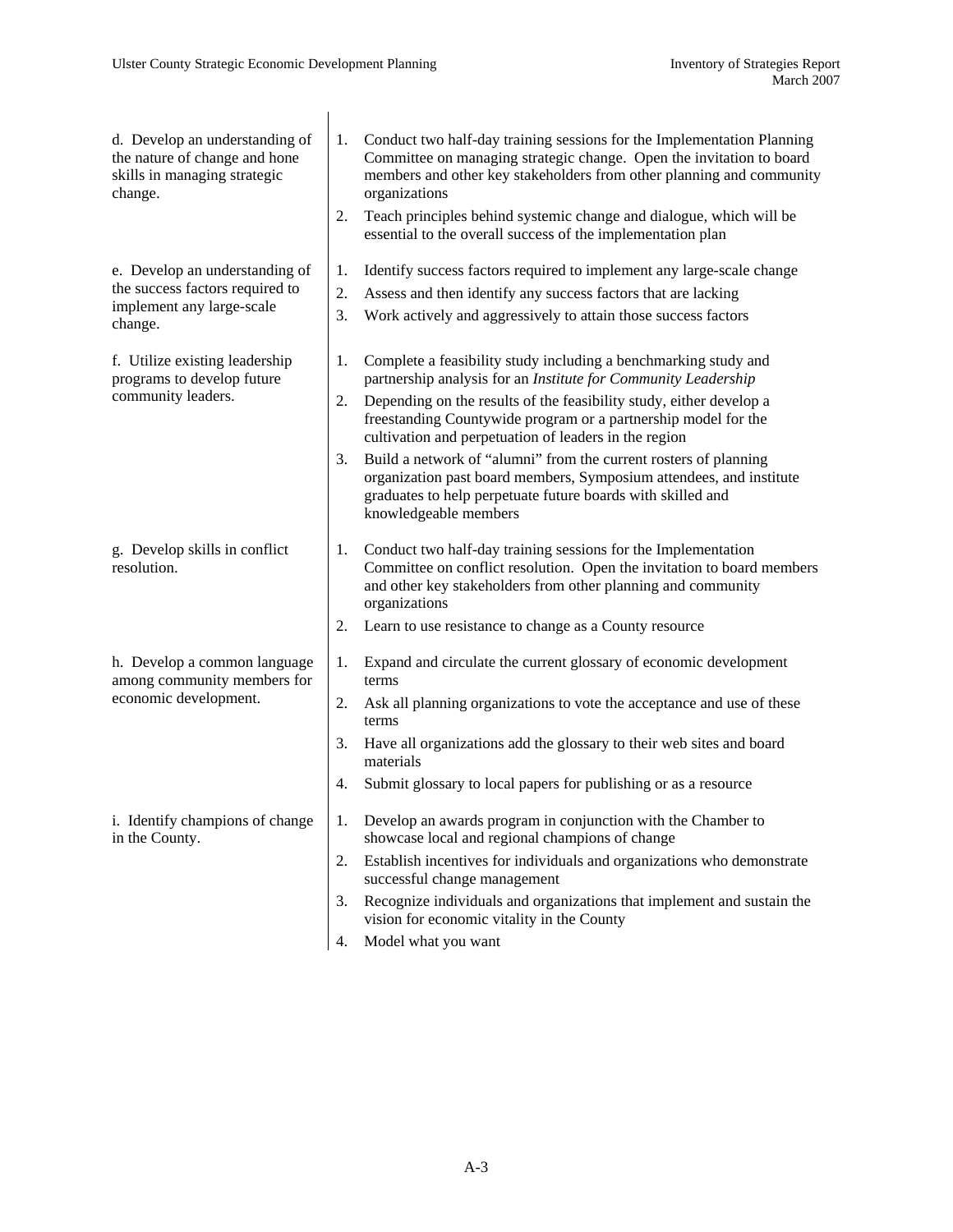### **Strategy 2: Create a Culture of Change and Collaboration**

**Need:** Effective implementation of the strategic economic development plan will require changes in behavior, attitude, processes, systems, communications, and skills. It will also require collaboration among many organizations, as well as input from many individuals.

**Overarching Goal**: Create a positive culture and climate that supports the implementation of the strategic economic development plan and the sustainability of the County's vision for economic vitality.

#### **Lead Responsibility:**

- **Steering Committee**
- Ulster County Development Corporation
- **Ulster County Industrial Development Agency**
- **Ulster County Government**
- Chamber of Commerce of Ulster County
- Representatives from each CCE Stakeholder Group

**Timeline:** 0 to 12 months

| <b>GOALS</b>                                                                                                                                                                                           | POTENTIAL ACTION STEPS                                                                                                                                                                                                                                                                                                                                                                                                                                                                                                                                                                                                                                                                                                                                                                                                                                                                                                                                                                                                                                                                                                                                                                                                                    |
|--------------------------------------------------------------------------------------------------------------------------------------------------------------------------------------------------------|-------------------------------------------------------------------------------------------------------------------------------------------------------------------------------------------------------------------------------------------------------------------------------------------------------------------------------------------------------------------------------------------------------------------------------------------------------------------------------------------------------------------------------------------------------------------------------------------------------------------------------------------------------------------------------------------------------------------------------------------------------------------------------------------------------------------------------------------------------------------------------------------------------------------------------------------------------------------------------------------------------------------------------------------------------------------------------------------------------------------------------------------------------------------------------------------------------------------------------------------|
| a. Increase understanding<br>among County citizens that<br>strategic economic development<br>is the key to a healthy economy<br>that leads to sustainable<br>improvements in their quality of<br>life. | Develop an innovative, deliberate, and planned comprehensive<br>1.<br>communication program that coordinates internal and external<br>communications for all parts of the Implementation Plan                                                                                                                                                                                                                                                                                                                                                                                                                                                                                                                                                                                                                                                                                                                                                                                                                                                                                                                                                                                                                                             |
|                                                                                                                                                                                                        | 2.<br>As part of the internal communication strategy, identify types of<br>message, their purpose, owners, recipients, frequency, and mode/channel<br>3.<br>As part of the external communication strategy, seek input from<br>appropriate business leaders, economic development community,<br>education partners, and citizens to develop an outreach plan<br>a. Use data to develop and refine communication messages<br>b. Develop innovative methods for external communications<br>Work with local radio stations and SUNY to develop pod casts<br>1.<br>as a way of reaching younger and future leaders of the County<br>Maintain and improve the current project website as the<br>2.<br>clearinghouse for economic development news and innovations<br>and add links from other stakeholder groups to the site<br>c. Develop public relations campaign to inform businesses and the<br>community of the new system<br>d. Establish benchmarks to evaluate progress for public information<br>program. Design, evaluate, and review benchmarks as needed<br>Assign elements of the plan to the appropriate committee for<br>e.<br>tracking<br>Create interesting business education programs for middle and high<br>4.<br>schools |
|                                                                                                                                                                                                        | Identify/acquire target materials (e.g. "Learn-to-Earn CD, etc.)<br>a.<br>Define criteria for Pilot Program success<br>b.<br>Identify school districts/individual schools for pilot program<br>c.<br>Raise necessary funds for distribution (a critical mass of no fewer<br>d.<br>than 5 schools is preferred for the first stage)<br>Evaluate the success of Pilot Program<br>e.<br>f.<br>Expand or end program as appropriate<br>Establish annual event to celebrate economic accomplishments in the<br>5.<br>County<br>Feature high profile speaker<br>a.<br>Present progress report to acknowledge successes and clear<br>$\mathbf{b}$ .<br>challenges for the future                                                                                                                                                                                                                                                                                                                                                                                                                                                                                                                                                                 |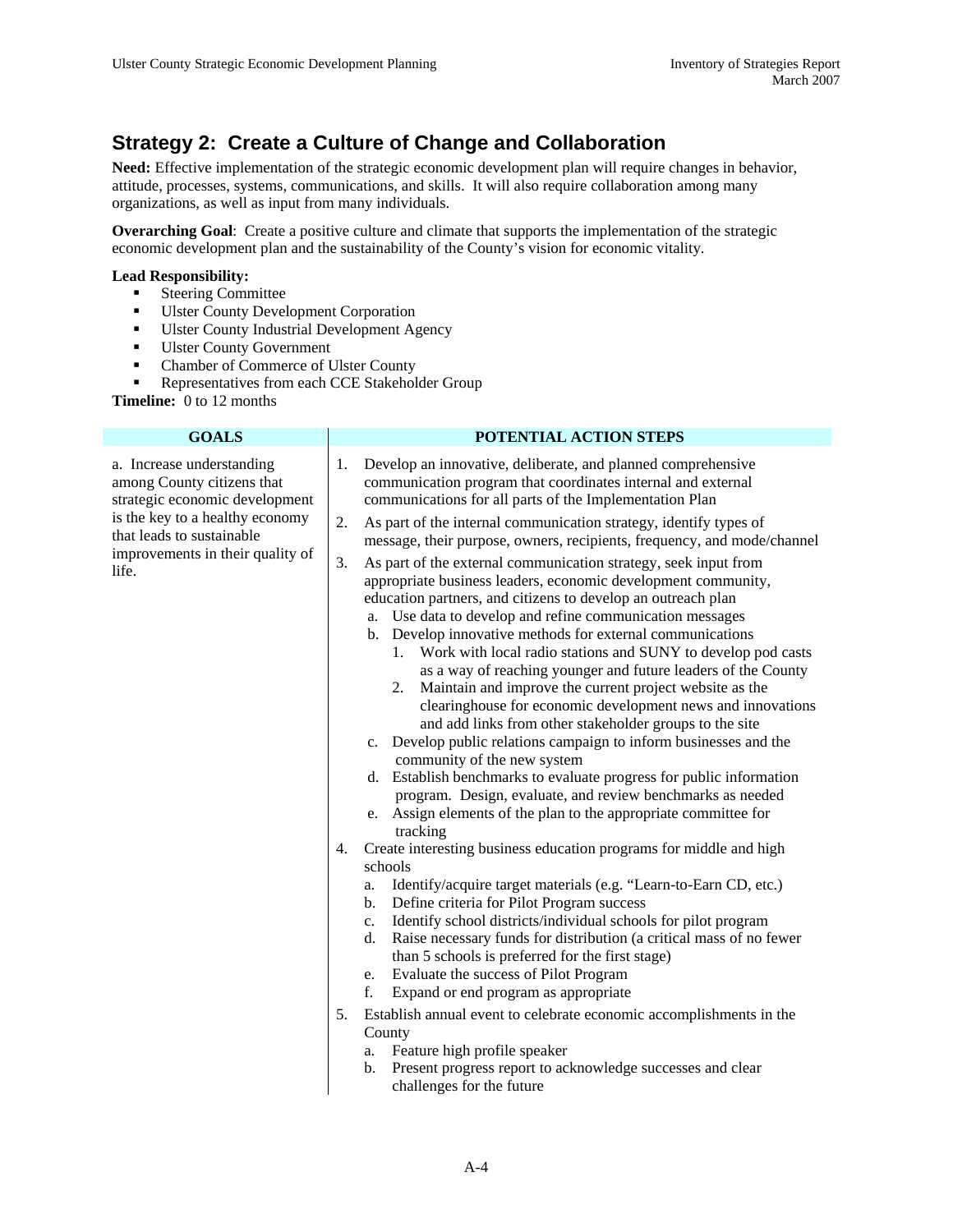| b. Develop an articulated vision<br>on what "a culture of<br>collaboration" would look like.                                            | 1.<br>2. | Invite Task Force Members to a facilitated meeting of the<br>Implementation Committee and get consensus on an articulated vision of<br>what "a culture of collaboration" would look like<br>Submit an article to the local paper as part of the follow up to this project<br>telling the community what that vision is and affirming its importance to<br>echo the work of the Collaborative Community Engagement |
|-----------------------------------------------------------------------------------------------------------------------------------------|----------|-------------------------------------------------------------------------------------------------------------------------------------------------------------------------------------------------------------------------------------------------------------------------------------------------------------------------------------------------------------------------------------------------------------------|
| c. Develop an understanding of<br>the importance of trust to true<br>collaboration and develop an<br>intolerance to behaviors that      | 1.       | As part of the Symposium on Economic Development Leadership,<br>dedicate one session to defining, understanding, and building trust among<br>all participants in a manner that supports their building trust in turn<br>within their own organizations                                                                                                                                                            |
| undermine trust and<br>collaboration.                                                                                                   | 2.<br>3. | Demonstrate intolerance to behaviors or commentaries that undermine<br>trust and collaboration<br>Lead by example                                                                                                                                                                                                                                                                                                 |
| d. Get consensus on a set of<br>ground rules for all groups and<br>individuals to follow that<br>support a culture of<br>collaboration. | 1.       | Develop a common set of ground rules for all planning organizations to<br>use                                                                                                                                                                                                                                                                                                                                     |
|                                                                                                                                         | 2.<br>3. | Ask each planning organization to vote their approval of the ground rules<br>Have planning organizations discuss and determine as part of a regular<br>agenda what they are willing to collaborate on in terms of projects and<br>processes                                                                                                                                                                       |
|                                                                                                                                         | 4.       | Share those decisions among all groups                                                                                                                                                                                                                                                                                                                                                                            |
| e. Remove barriers to effective                                                                                                         | 1.       | Communicate all by-law changes to all groups                                                                                                                                                                                                                                                                                                                                                                      |
| collaboration.                                                                                                                          | 2.       | Conduct comprehensive review of all economic development services<br>and planning organizations' bylaws to remove obstacles to efficient,<br>market-oriented operations for the economic development services<br>delivery network                                                                                                                                                                                 |
|                                                                                                                                         | 3.       | Procure all by-laws, program descriptions, and operating procedures<br>from relevant economic development services providers as outlined in<br>the Roles and Responsibilities Analysis                                                                                                                                                                                                                            |
|                                                                                                                                         | 4.       | Analyze all by-laws, program procedures, and operating procedures to<br>identify potentially inhibiting behaviors in economic development<br>services delivery                                                                                                                                                                                                                                                    |
|                                                                                                                                         | 5.       | Complete an inventory of recommended changes                                                                                                                                                                                                                                                                                                                                                                      |
|                                                                                                                                         | 6.       | Develop an implementation plan for the recommended changes                                                                                                                                                                                                                                                                                                                                                        |
| f. Develop a method for<br>evaluating the effectiveness of<br>collaboration among                                                       | 1.       | Using the Collaborative Community Engagement Effectiveness Survey<br>as a model, create a "Collaboration Effectiveness Survey" to measure<br>collaboration effectiveness among planning organizations                                                                                                                                                                                                             |
| organizations.                                                                                                                          | 2.       | Use web-based survey tool to field the Collaboration Effectiveness<br>Survey every 12 months and compare results                                                                                                                                                                                                                                                                                                  |
|                                                                                                                                         | 3.       | Make changes to processes, ground rules, by-laws, etc. based on the data<br>from the Collaboration Effectiveness Survey                                                                                                                                                                                                                                                                                           |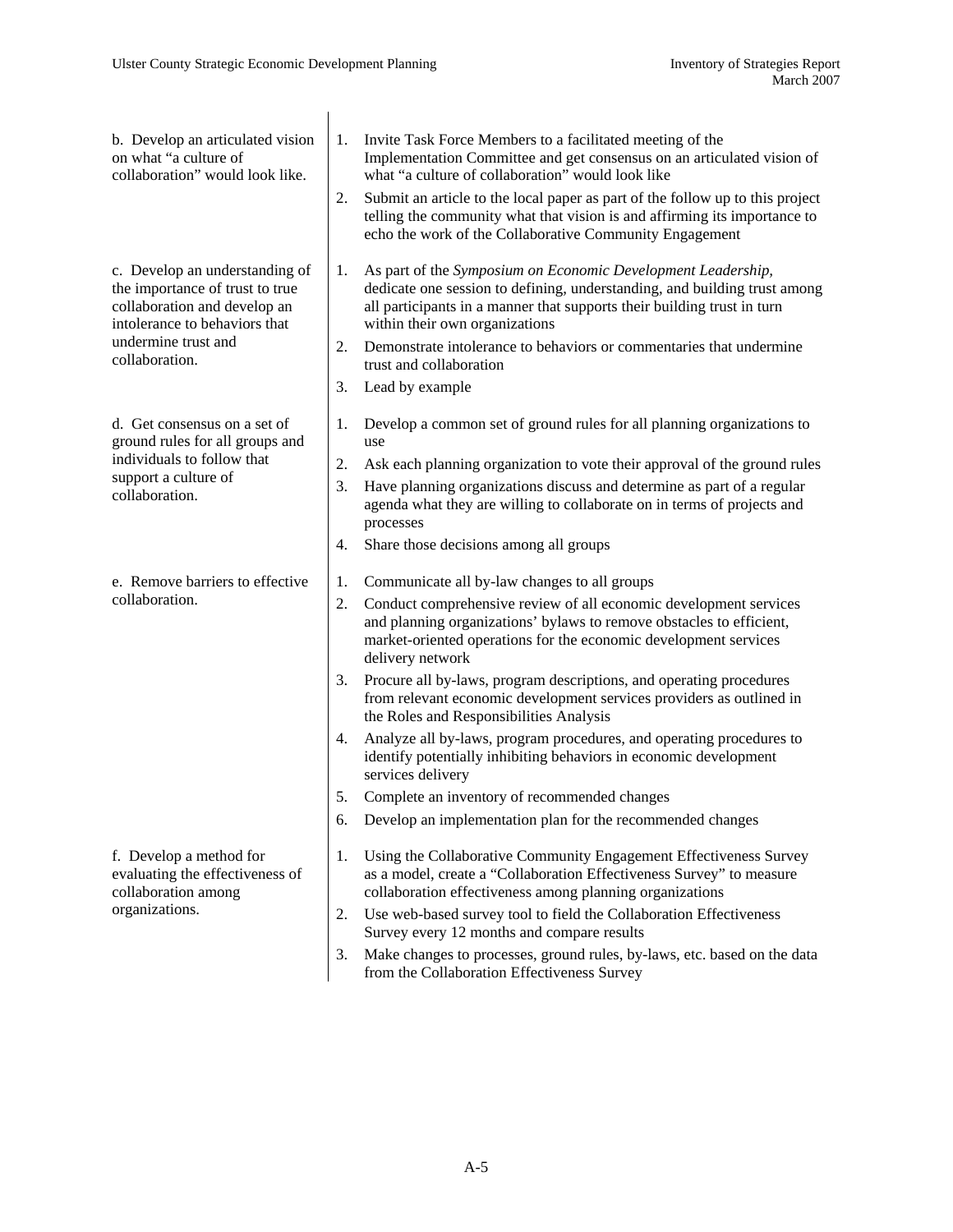g. Define economic development to include community development. 1. Undertake a intra-County marketing effort to build consensus for a broader definition of economic development to include community development and downtown development initiatives—and the need for inter-municipal cooperation 2. Examine alternative organizational structures (Council of Governments, municipal membership development corporation, etc.) for this Countywide municipal organization to coordinate and gain access to new resources to support economic and community development in the County 3. Analyze alternative structures, and recommend preferred structure that would lead to a more cohesive course of action for integrated economic and community development 4. Use the initial launching of this organization to conduct a "listening tour" to discern municipal attitudes (and define what is possible municipalityby-municipality) towards economic and community development for each municipality. Use the listening tour to bring residents together in an organized way to develop common goals for development across the County 5. Identify specific funding opportunities that could be accessed and what is required to access those funds 6. Develop a staffing plan, specific "benchmark" goals, and functions (see the list of initiatives outlined below) and sources of funds to support the goals and needed staff for the chosen organizational design 7. Develop financial projections for the first 5 years of the organization 8. Launch initiative h. Develop mechanisms for proactively addressing community concerns. 1. Develop a list of anticipated community concerns for each aspect of the plan 2. Develop proactive steps in addressing each concern

- 3. Work with local editorial boards to plant seeds of change in order to increase the public's understanding of economic development and alleviate or eliminate concerns
- 4. Develop plans to manage change for unpopular, but essential, activities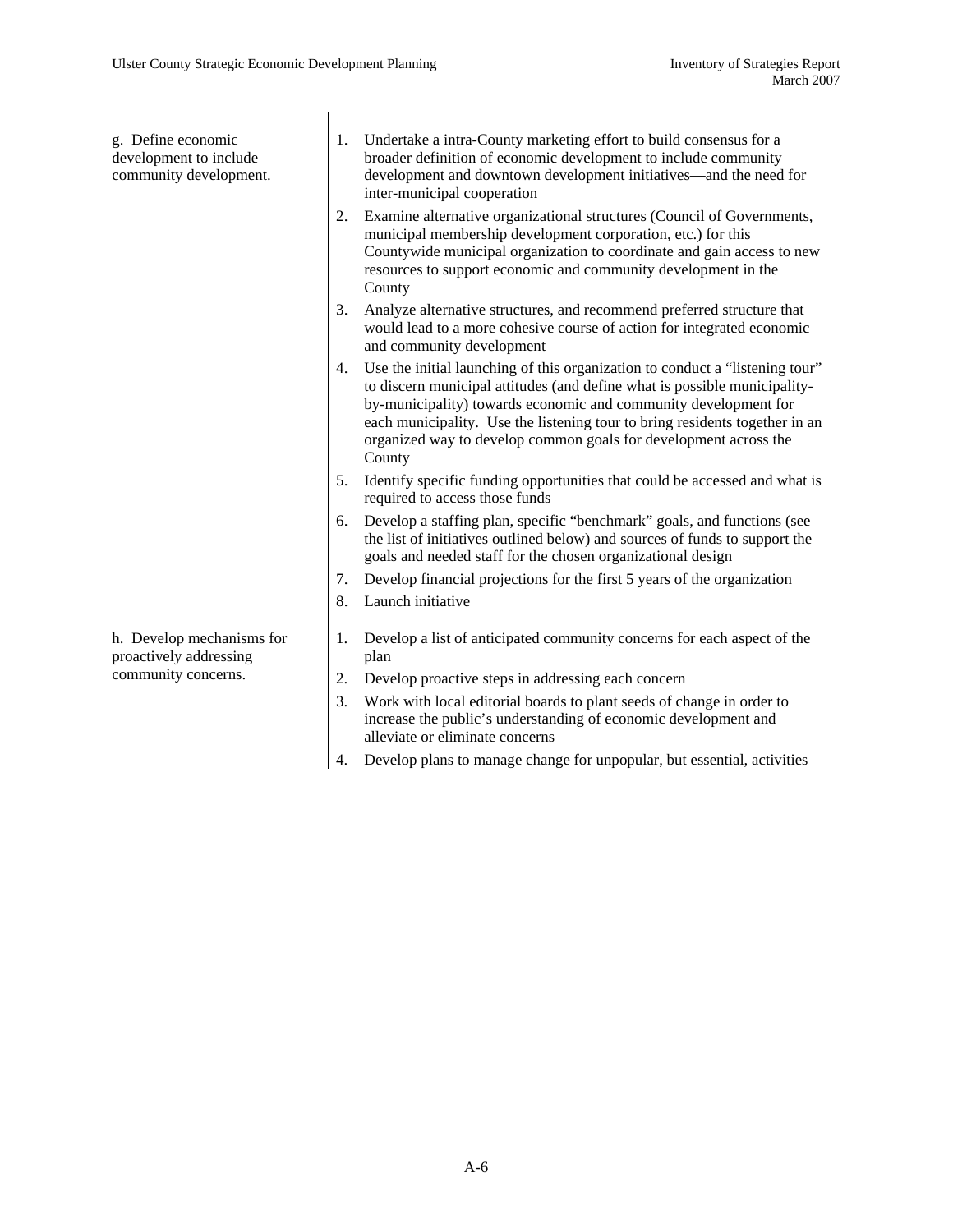### **Strategy 3: Develop Measured Accountability**

**Need:** Effective implementation of the strategic economic development plan requires that all individuals and stakeholder groups hold themselves accountable.

**Overarching Goal**: Instill the knowledge, values, and skills necessary for community leaders, municipal leaders, staff members from planning organizations, and other stakeholders to overcome resource limitations and other barriers in order to achieve desired results.

#### **Lead Responsibility:**

- **Steering Committee**
- Ulster County Development Corporation
- **Ulster County Industrial Development Agency**
- **Ulster County Government**
- Chamber of Commerce of Ulster County
- Representatives from each CCE Stakeholder Group

**Timeline:** 0 to 12 months

| <b>GOALS</b>                                                                                    |          | POTENTIAL ACTION STEPS                                                                                                                                                                                                                                                                                                                                                                  |
|-------------------------------------------------------------------------------------------------|----------|-----------------------------------------------------------------------------------------------------------------------------------------------------------------------------------------------------------------------------------------------------------------------------------------------------------------------------------------------------------------------------------------|
| a. Develop accountability to<br>sustain the process.                                            | 1.       | As part of the Symposium on Economic Development Leadership,<br>dedicate one session to defining, understanding, and establishing<br>accountability measures among all participants in a manner that supports<br>progress toward the vision and improves accountability within their own<br>organizations                                                                               |
|                                                                                                 | 2.       | Get consensus on a definition of "evidence-based outcomes" as it applies<br>to economic development                                                                                                                                                                                                                                                                                     |
|                                                                                                 | 3.<br>4. | Develop agreement that key stakeholders and opinion leaders across<br>Ulster County will support a shift away from "authority-based" control<br>to accountability, which arises from personal responsibility and the use<br>of evidence on which to base decisions<br>Demonstrate intolerance to behaviors or commentaries that undermine<br>personal responsibility and accountability |
|                                                                                                 | 5.       | Lead by example                                                                                                                                                                                                                                                                                                                                                                         |
| b. Set ground rules that support<br>accountability for all groups and<br>individuals to follow. | 1.       | Develop a common set of ground rules for all planning organizations to<br>use                                                                                                                                                                                                                                                                                                           |
|                                                                                                 | 2.       | Ask each planning organization to vote their approval of the ground rules                                                                                                                                                                                                                                                                                                               |
| c. Develop ways of measuring<br>culture change.                                                 | 1.       | Develop metrics that allow organizations and stakeholders to determine<br>objectively if culture change is taking hold, for example: revenue,<br>business development, retention, board vacancy, and time to fill rates                                                                                                                                                                 |
|                                                                                                 | 2.       | Publish tangible results in a timely way to sustain public engagement                                                                                                                                                                                                                                                                                                                   |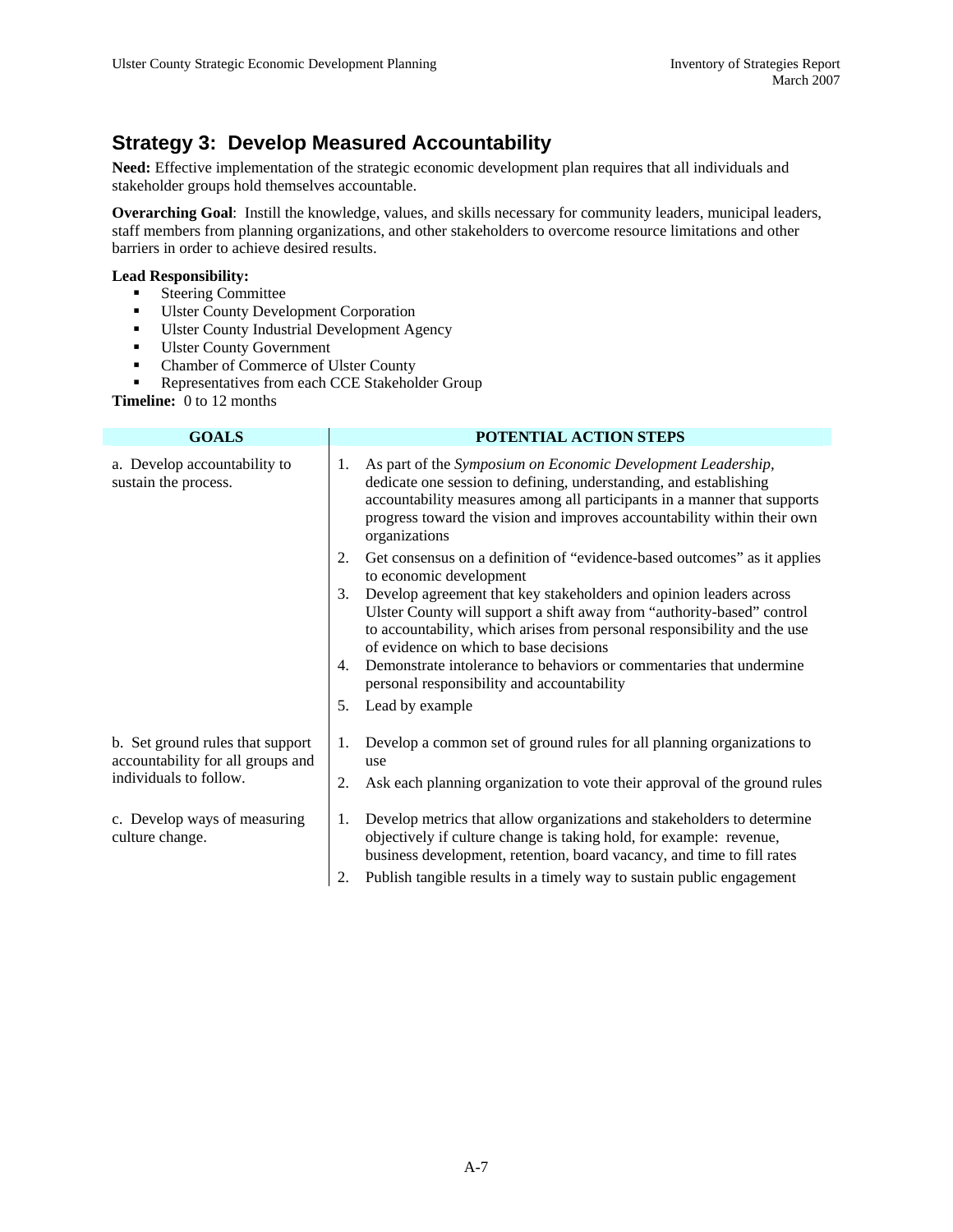### **DOING BUSINESS FOR PROSPERITY**

#### **Strategy 4: Target Assistance to Emerging Businesses**

**Need:** New and emerging businesses require access to well developed, integrated support services.

**Overarching Goal:** Design a collaborative approach to promote access to affordable equity and early stage debt capital.

#### **Lead Responsibility:**

- **Ulster County Development Corporation**
- **Hudson Valley Center for Innovation**
- **Representatives from Social and Economic CCE Stakeholder Groups**

| <b>GOALS</b>                                                                    | POTENTIAL ACTION STEPS                                                                                                                                                                                                                                                                                                                                                                                                                                                                                                                                                                                                                                                                                                                                                                                                                                                                                                       |
|---------------------------------------------------------------------------------|------------------------------------------------------------------------------------------------------------------------------------------------------------------------------------------------------------------------------------------------------------------------------------------------------------------------------------------------------------------------------------------------------------------------------------------------------------------------------------------------------------------------------------------------------------------------------------------------------------------------------------------------------------------------------------------------------------------------------------------------------------------------------------------------------------------------------------------------------------------------------------------------------------------------------|
| a. Complete a comprehensive<br>assessment of early-stage<br>financing needs.    | Design a "Financial Needs Assessment Survey" that may include<br>1.<br>collecting data on the following:<br>An estimate of early-stage financial needs for entrepreneurs<br>a.<br>(potential deal flow)<br>An assessment of current early-stage financing activities<br>b.<br>An assessment of other special needs for the County's entrepreneurs<br>c.<br>An assessment of ways to bring ideas and entrepreneurs together<br>d.<br>with potential investors on a regular basis<br>Launch survey<br>2.<br>Use survey data and results to develop plans for better access to<br>3.<br>affordable equity and early-stage debt capital                                                                                                                                                                                                                                                                                          |
| b. Create Angel Networks.                                                       | Conduct a feasibility study to identify such a network's capital raising<br>1.<br>potential<br>Identify the network's institutional requirements (e.g. a non-profit<br>2.<br>separate entity, etc.)<br>3.<br>Based on feasibility study results, decide future steps to establish a link<br>to an Angel Network                                                                                                                                                                                                                                                                                                                                                                                                                                                                                                                                                                                                              |
| c. Work with existing providers<br>to identify any gaps in offered<br>services. | Assemble existing service providers to solicit input and identify gaps in<br>1.<br>service. Providers could include:<br>Mid-Hudson Small Business Development Center<br>Hudson Valley Technology Development Center<br>Other members of the Red Carpet Team<br>Solicit input from businesses and entrepreneurs to ask directly what<br>2.<br>services they need from the County to succeed long-term. Build on data<br>received from the Resource Assessment Survey conducted for the<br>Collaborative Community Engagement event<br>Consider implementing the Resource Assessment Survey on an annual<br>3.<br>basis<br>Identify needed services to fill gaps and to respond to businesses needs<br>4.<br>for support. Services could include:<br>Guidance for funding access (both equity and debt funding, and<br>п<br>access to applicable incentives)<br><b>Business planning</b><br>٠<br>Accounting<br>٠<br>Management |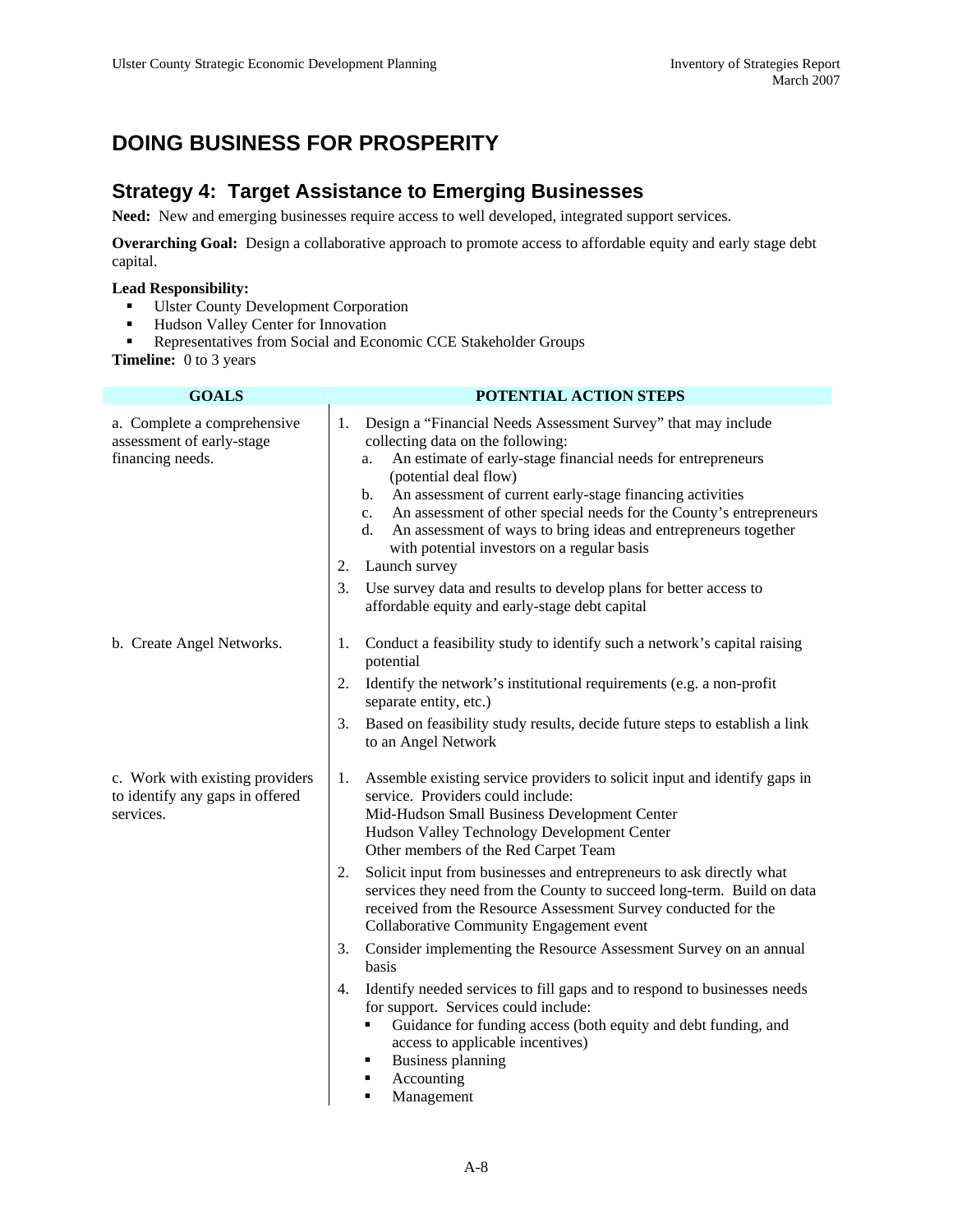d. Create a manufacturers, distributors, and assemblers support group to share both information and capacity.

e. Maximize the use of Tech City/Hudson Valley Business Center to provide space for businesses to locate.

f. Grow incubators focused on micro and small businesses.

- Legal
- Marketing
	- Other specialized forms of technical assistance
- 1. Create a forum to bring interested parties together
- 2. Define all systemic aspects and requirements for exporters in the County
- 3. Map export process(es) and identify areas or steps in the process where businesses can leverage efforts to assist one another
- 1. Perform an assessment of possible uses of Tech City property aligned with the County's vision and key industries
- 2. If possible, create a non-profit to act as a leasing and marketing agent for Tech City space. Consider using UCDC as this agent, as its sevenmember board is made up of members from commercial real estate, manufacturing, and technology companies, and can provide intelligent oversight
- 3. Solicit funding from multiple entities, including, but not limited to: IDA, Central Hudson, Ulster County, State Government, (Federal ?)

Develop a center(s) for innovation in Ulster County focused on micro and small businesses. Design the center to forge strategic relationships between emerging entrepreneurial businesses and the commercialization of their goods and services

- 1. Establish a cooperative, multi-disciplinary Task Force under the UCDC to develop the appropriate industry concept for a facility
- 2. Use the Task Force to conduct a feasibility study for a center. This study should include:
	- Profiles of possible clients
	- A conceptual description of the type of on-site and virtual services that could be offered
	- The potential size of the proposed facility
	- An inventory of potential sites within the County
	- An initial capitalization plan (source of funds to start-up, finance initial operations)
	- A set of 5-year financial pro-forma income statements and balance sheets
	- An inventory of potential funding sources and a funding plan to selfsufficiency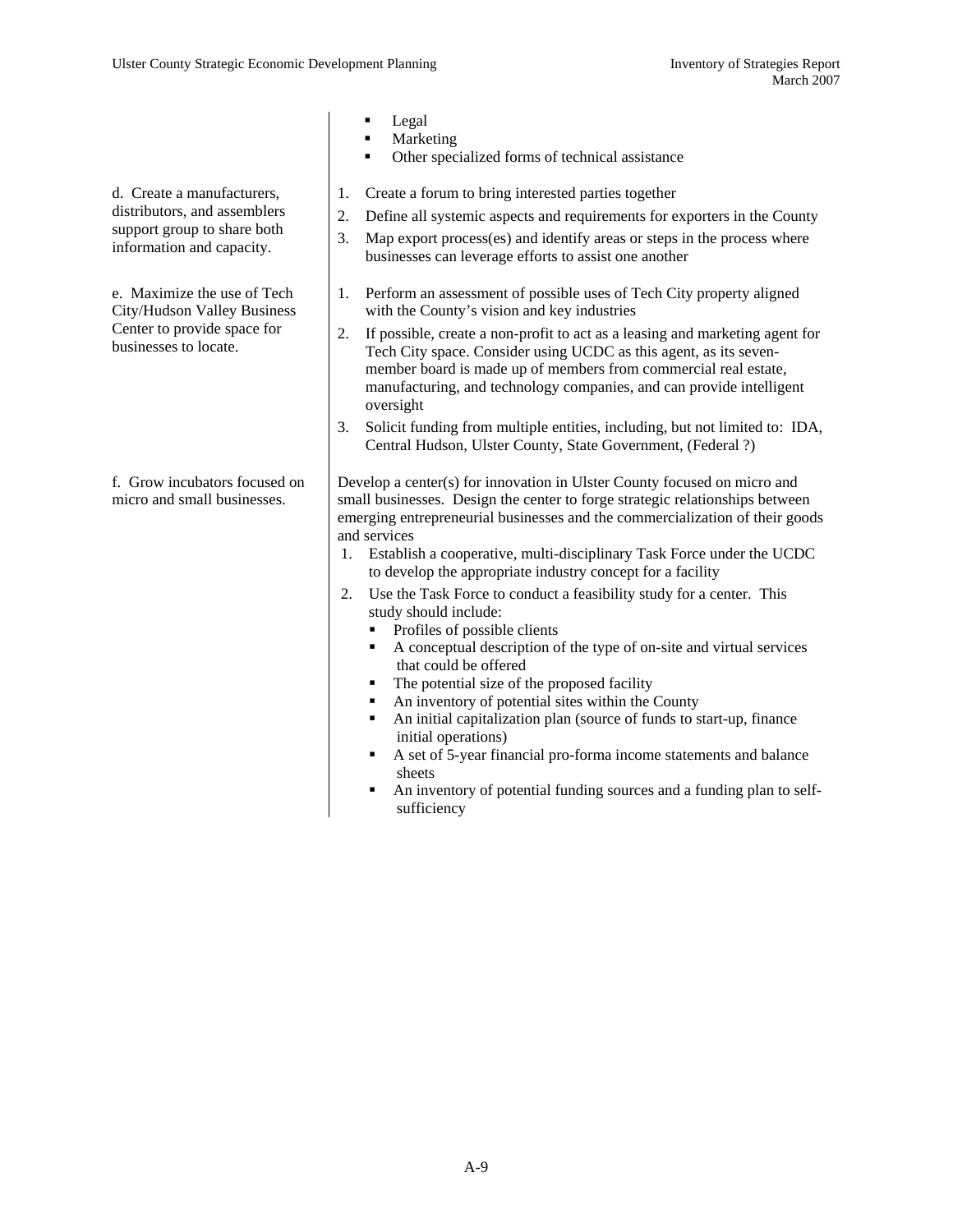### **Strategy 5: Redesign Services Network**

**Need:** County economic development and services delivery must evolve to become as flexible, entrepreneurial, and aggressive as its current and potential constituent clients operating in the economy today. The current system is primarily reactionary and is not "strategic or focused" in its approach. The system should re-organize around a market-driven approach that begins with critically important groundwork and moves into higher order efforts after this initial groundwork is completed.

#### **Overarching Goals**:

Build partnerships with relevant local, state, and federal government entities to create an integrated, flexible, and innovative delivery system that fosters and sustains vibrant economic development. Additionally, create incentives that accommodate development, create predictability for businesses, and are inline with the community comprehensive plans.

#### **Lead Responsibility:**

- **Ulster County Development Corporation**
- **Ulster County Industrial Development Agency**
- **Ulster County Municipalities**
- **Ulster County Legislature**
- Ulster County Planning Department
- Representatives from the Economic CCE Stakeholder Group

| <b>GOALS</b>                                                                                                                                   | POTENTIAL ACTION STEPS                                                                                                                                                                                                                                                                                                                                                                                                   |
|------------------------------------------------------------------------------------------------------------------------------------------------|--------------------------------------------------------------------------------------------------------------------------------------------------------------------------------------------------------------------------------------------------------------------------------------------------------------------------------------------------------------------------------------------------------------------------|
| a. Align service providers and<br>user requirements with a new<br>service delivery system.                                                     | Examine current processes to determine alignment with a new system<br>1.<br>2.<br>Identify requirements of a new delivery system with respect to UCDC<br>operations and goals and other service providers<br>Determine gaps between current and future processes<br>3.<br>Develop new process that align with UCDC's and the County's visions<br>4.                                                                      |
| b. Develop a systemic process to<br>pursue grant and other funding<br>opportunities to support<br>economic development services<br>delivery    | Assess the current funding system for coverage, timeliness,<br>1.<br>responsibility, and current (or incoming) state and/or federal contacts<br>2.<br>Identify gaps (if any)<br>3.<br>Research available alternatives to fill funding gaps and systematize the<br>current monitoring effort to improve efficiency and effectiveness<br>Assign responsibility for ongoing monitoring and funding system<br>4.<br>coverage |
| c. Identify links and capitalize<br>on the unfolding High-Tech<br>Cluster development in the Tech<br>Valley (e.g. Albany NanoTech<br>complex). | Assign responsibility to manage the process and partner relationships to:<br>Identify any County current or prospective links to the current upstate<br>1.<br>"High-Tech" initiative<br>2.<br>Identify what specific steps are needed to participate through identified<br>links<br>Identify resource requirements and partners needed to participate<br>3.<br>proportionally                                            |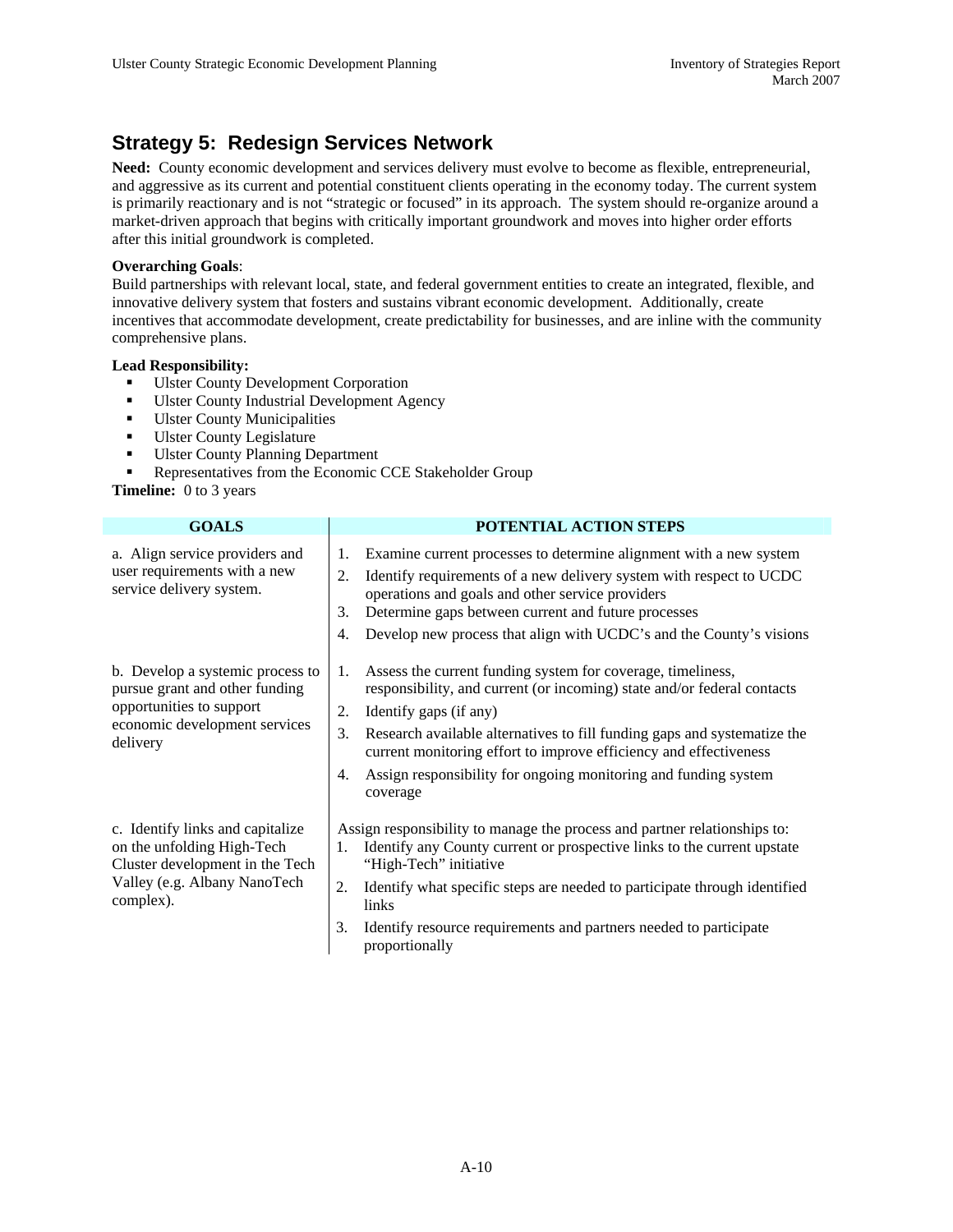d. Align Ulster County Comprehensive Economic Development Strategy (CEDS) planning process to take advantage of Economic Development Administration (EDA) shifting funding priorities.

e. Build relationships with New York State Government (e.g. the Empire State Development Corporation) to identify and take advantage of new development initiatives.

- 1. Reinvigorate the County Comprehensive Economic Development Strategy (CEDS) effort when EDA funding priorities shift back to promoting regional economic development in all parts of the country
- 2. Maintain the current CEDS with a minimum level of effort needed to remain "certified," and in a format that enables the plan to be pulled off the shelf at the correct time
- 3. Complete an assessment of current and near-term prospects for any "new" EDA funding for the County, within the context of the current federal emphasis on re-building the Gulf Coast region
- 1. Convene a meeting with new administration representatives and representatives from the Implementation Committee
- 2. Review and identify new opportunities and linkages in the developing vision for economic development under the new gubernatorial administration
- 3. Note similarities and differences to the County's vision and plan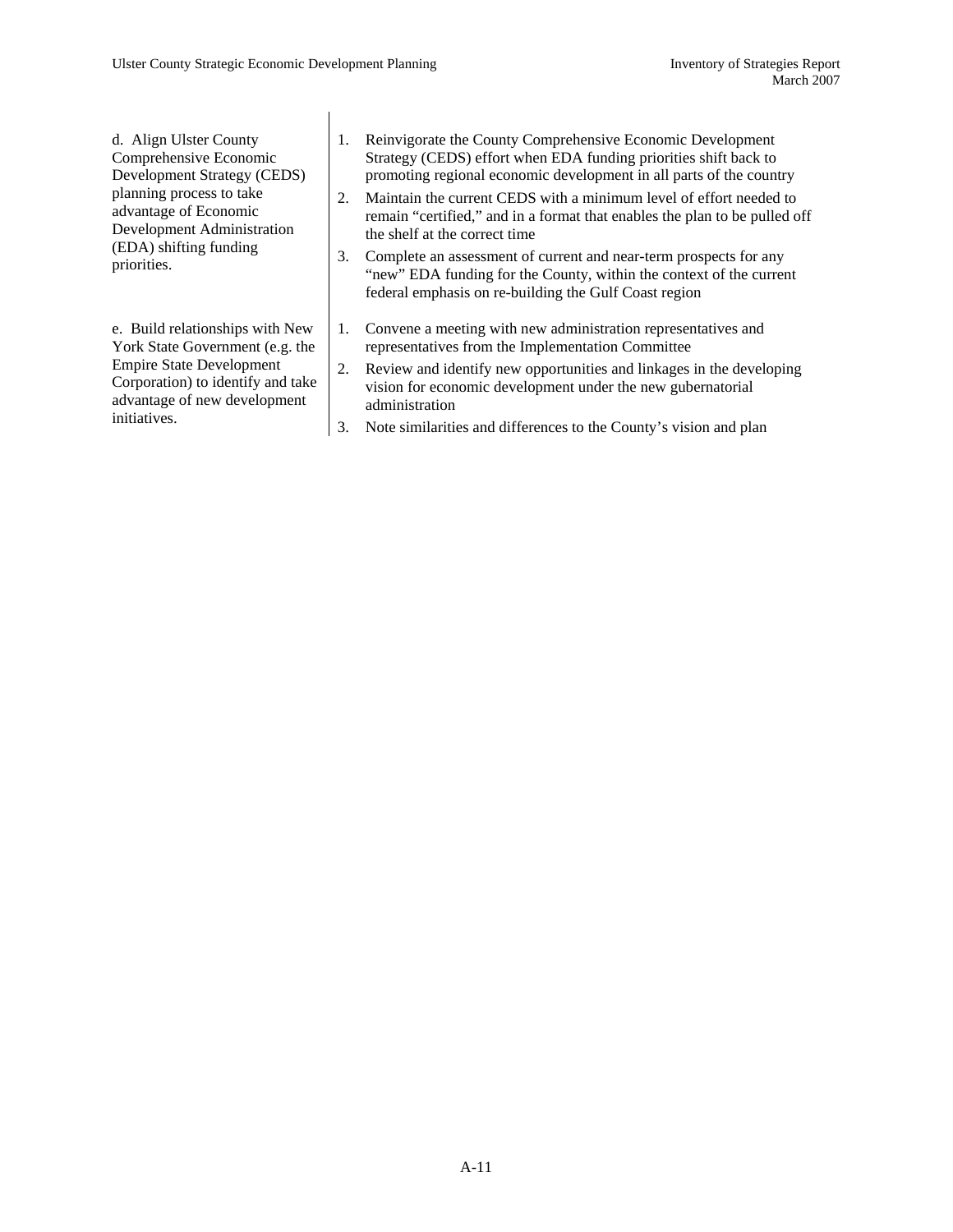### **Strategy 6: Streamline Local Permit & Review Process**

**Need:** The County requires a coordinated and streamlined approach to local permitting. Fairness and predictability for key industries is required to facilitate job retention and new job creation.

**Overarching Goal**: Develop a coordinated Countywide approach to local permitting and development review.

#### **Lead Responsibility:**

- Ulster County Planning Department
- **Ulster County Development Corporation**
- **Ulster County Municipalities**
- **Ulster County Legislature**
- Representatives from the Physical and Natural CCE Stakeholder Groups
- **Timeline:** 0 to 5 years

| <b>GOALS</b>                                                                                                  | POTENTIAL ACTION STEPS                                                                                                                                                                                |
|---------------------------------------------------------------------------------------------------------------|-------------------------------------------------------------------------------------------------------------------------------------------------------------------------------------------------------|
| a. Insure that comprehensive                                                                                  | Create a "Permit Process Task Force"<br>1.                                                                                                                                                            |
| plans include economic<br>development.                                                                        | 2.<br>Assign the Task Force oversight to appropriate County organizations                                                                                                                             |
|                                                                                                               | Develop Task Force membership criteria and identify and recruit<br>3.<br>members accordingly                                                                                                          |
|                                                                                                               | Draft a charter and operating agreement for the task force that would<br>4.<br>complete a review of local zoning regulations that are inconsistent with<br>collaborative economic development efforts |
|                                                                                                               | Communicate Task Force existence, purpose, and process to key industry<br>5.<br>targets as part of the overall communication plan                                                                     |
|                                                                                                               | Implement the charter to complete the report<br>6.                                                                                                                                                    |
|                                                                                                               | Distribute the findings according to the overall communications plan<br>7.                                                                                                                            |
| b. Raise the understanding of<br>local planners and reviewers of<br>the importance of economic<br>development | Inventory of model initiatives to create common understanding<br>1.                                                                                                                                   |
|                                                                                                               | 2.<br>Design a training program for local development review appointees,<br>local planning officials, and municipal legislative bodies                                                                |
|                                                                                                               | Hold workshops periodically (quarterly at first and then semi-annually<br>3.<br>over the longer term)                                                                                                 |
|                                                                                                               | Identify potential grant and other funding that could be leveraged to<br>4.<br>support new local-municipal planning capacity                                                                          |
| c. Facilitate development of up<br>to 5 "shovel-ready" sites.                                                 | Complete an inventory of candidate shovel-ready sites<br>1.                                                                                                                                           |
|                                                                                                               | 2.<br>Complete an economic development needs assessment and suitability<br>analysis for each site                                                                                                     |
|                                                                                                               | 3.<br>Procure necessary resources for site development                                                                                                                                                |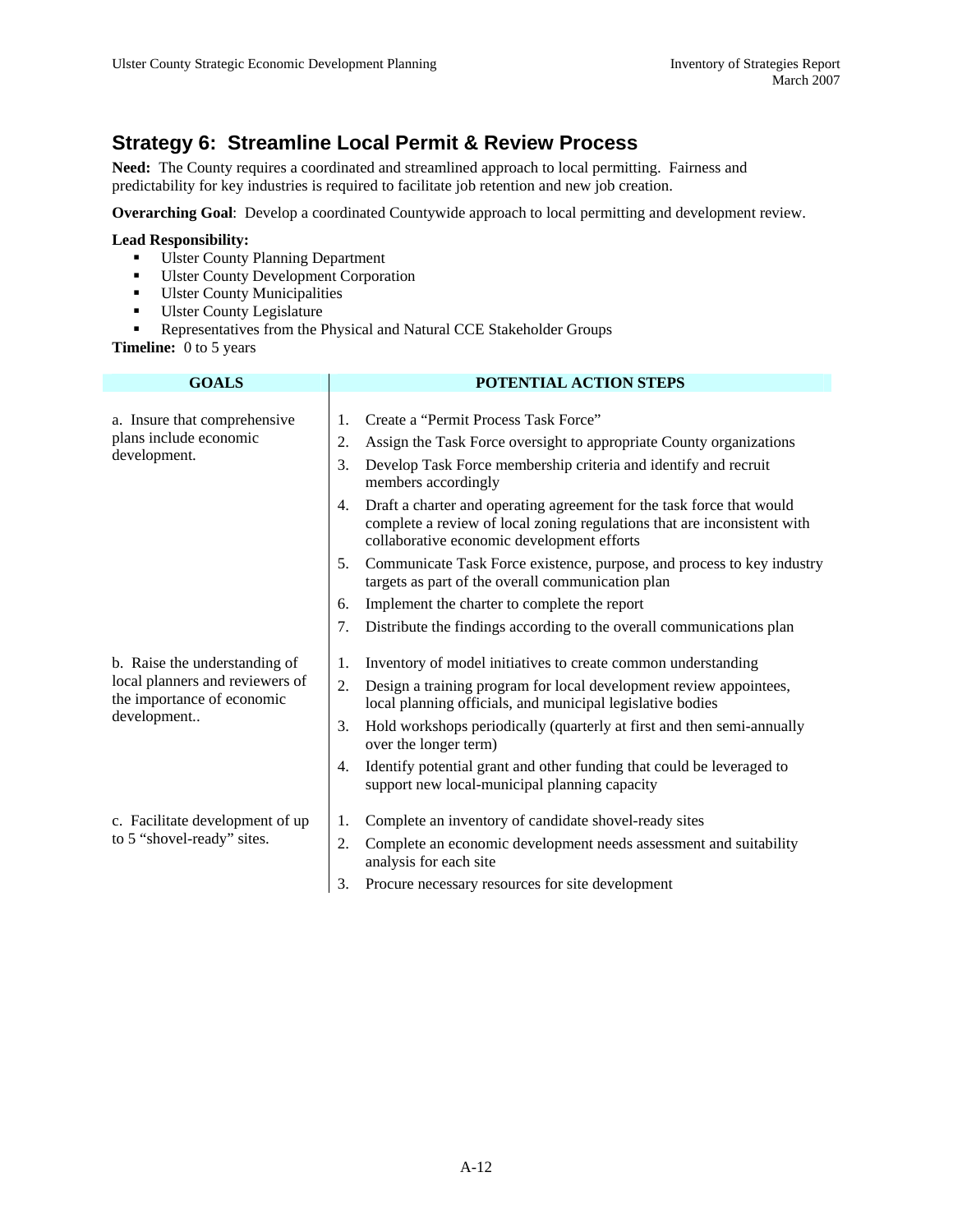### **Strategy 7: Develop Appropriate Infrastructure**

**Need:** Develop appropriate infrastructure (people: public transportation; things: shipping capability; information: communications; land use: development ready sites) to support quality job creation and retention in the County's key industries.

**Overarching Goal**: Develop an infrastructure that creates and retains jobs in the County's key industries and furthers economic development.

#### **Lead Responsibility:**

- Ulster County Planning Department
- Ulster County Development Corporation
- **Ulster County Municipalities**
- **Ulster County Legislature**
- **Representatives from the Physical CCE Stakeholder Group**

| <b>GOALS</b>                                                                                      | POTENTIAL ACTION STEPS                                                                                                                                                                                                                                                                                                                                                                                                                                                                                                                     |
|---------------------------------------------------------------------------------------------------|--------------------------------------------------------------------------------------------------------------------------------------------------------------------------------------------------------------------------------------------------------------------------------------------------------------------------------------------------------------------------------------------------------------------------------------------------------------------------------------------------------------------------------------------|
| a. Designate priority growth<br>areas.                                                            | Identify growth centers-zones, e.g.<br>Warehouse distribution<br>Technology/Manufacturing<br>п<br><b>Main Street</b>                                                                                                                                                                                                                                                                                                                                                                                                                       |
| b. Create infrastructure to<br>support competitive advantage<br>for key industry targets.         | Identify infrastructure gaps which inhibit competitive advantage for key<br>1.<br>industry targets:<br>Transportation infrastructure (Surface including land and water)<br>٠<br>Air transportation<br>٠<br>Water and waste water<br>٠<br>Electric-Fossil fuels, Other Utilities<br>٠<br>Workforce housing<br>٠<br>Solid waste<br>٠<br>Health care<br>٠<br>Child care<br>٠<br>Early education<br>٠<br>Telecommunications<br>Assign development priorities in relation to competing projects<br>2.                                           |
| c. Draft Countywide<br>comprehensive plan.                                                        | Identify stakeholders with regional land use interests<br>1.<br>Hold a meeting of all stakeholders to agree on designated growth<br>2.<br>centers-zones<br>Assign responsibility for writing an overall land development plan<br>3.                                                                                                                                                                                                                                                                                                        |
| d. Communicate infrastructure<br>assets and needs between key<br>industry targets and the County. | Develop a communication system that identifies infrastructure assets to<br>1.<br>key industry targets and allows key industries to communicate their<br>infrastructure needs to the County<br>2.<br>Design the communication system to ensure infrastructure messages<br>reach all applicable parties in a timely manner<br>Define infrastructure messages<br>a.<br>Identify message originators and recipients<br>b.<br>Determine mode and frequency of communications<br>c.<br>Execute communications according to scheduled needs<br>d. |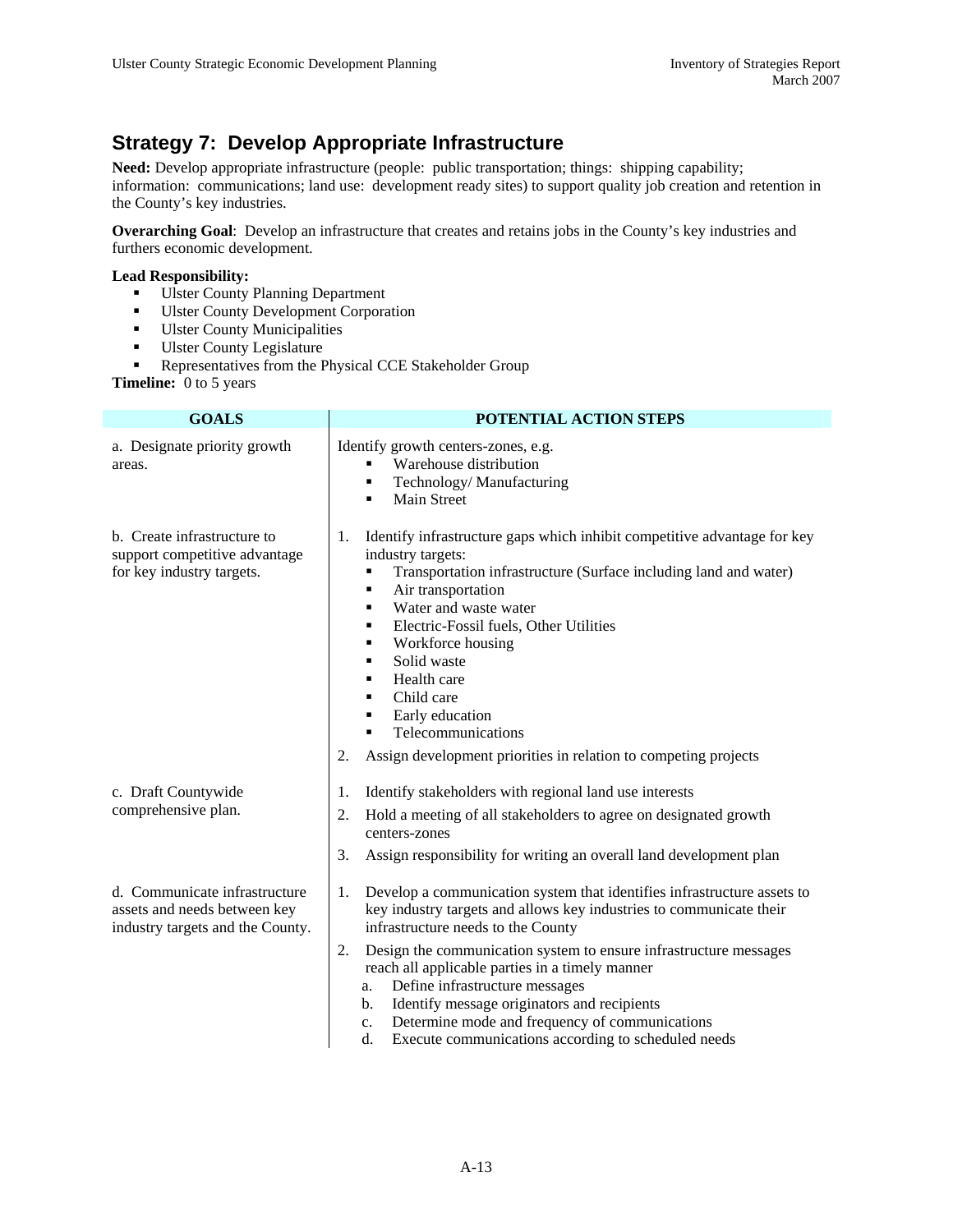e. Provide Countywide access to cable, wireless, and broadband services.

- 1. Design an approach with existing and potential telecommunication technology providers to distribute of telecommunication technology (both land-based and wireless) throughout the County
- 2. Conduct a comprehensive needs assessment across the County to identify all underserved areas
- 3. Identify telecom infrastructure requirements to support expanded service
- 4. Identify responsibility for developing and managing funding plan
- 5. Identify potential funding partners (Federal (SBA and or matching funds), State (money set aside via legislative mandate) local) to create an integrated, long-term funding plan. Leverage past efforts of the UCDC grant program
- 6. Create a phased plan to build physical infrastructure
- 7. Create a model contract/services provision agreement for use by all municipalities with telecom service providers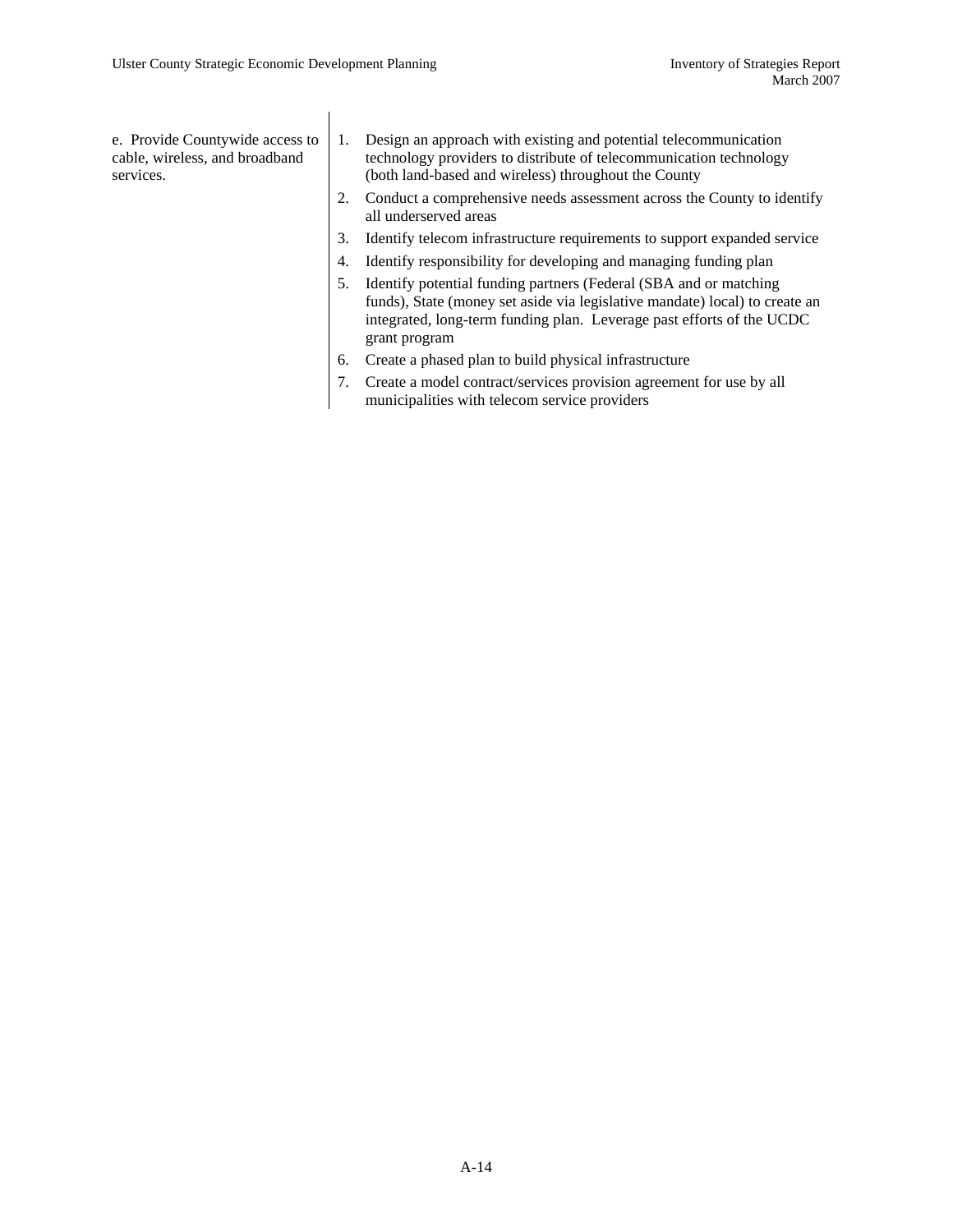## **INGREDIENTS FOR SUCCESS**

### **Strategy 8: Preserve and Enhance Quality of Life**

**Need:** Quality of life is increasingly becoming a concern for attracting and retaining businesses and a talented workforce. Additionally, high performing regional economies require access to affordable housing to attract and retain a skilled workforce, which is a key factor in quality of life.

**Overarching Goal:** Use social, natural, physical, and cultural resource bases to attract and retain business owners and talented, experienced workers, and improve access to housing for all income levels, and across all price levels and types.

#### **Lead Responsibility:**

- **Ulster County Legislature**
- **County of Ulster Chamber of Commerce**
- Ulster County Planning Department
- **Catskill Watershed Corporation**
- Representatives from CCE Natural, Social, Human, Economic, Cultural Stakeholder Groups
- **Scenic Hudson**
- Ulster County Housing Consortium
- **Ulster County Municipalities**
- **Cornell Cooperative**
- **Ulster County Tourism**
- Key employers in the County's current identified key industries
- **Timeline:** 0 to 3 years

| <b>GOALS</b>                                                                                             | POTENTIAL ACTION STEPS                                                                                                                                                                                                                                                                                                                                                          |
|----------------------------------------------------------------------------------------------------------|---------------------------------------------------------------------------------------------------------------------------------------------------------------------------------------------------------------------------------------------------------------------------------------------------------------------------------------------------------------------------------|
| a. Develop a "quality of life"<br>enhancement agenda as a<br>business recruitment and<br>retention tool. | Identify responsibility for creating a quality of life enhancement agenda<br>1.<br>Identify partners for quality of life issues<br>2.<br>Design and implement a "Quality of Life Definition Survey" to<br>3.<br>understand what quality of life means to residents and businesses in the<br>County:                                                                             |
|                                                                                                          | What does "quality of life" mean to County residents?<br>a.                                                                                                                                                                                                                                                                                                                     |
|                                                                                                          | What attracted them to Ulster County and what keeps them in the<br>$\mathbf{b}$ .<br>County?                                                                                                                                                                                                                                                                                    |
|                                                                                                          | From the results of the "Quality of Life Definition Survey, clearly define<br>4.<br>"quality of life" for County businesses and residents and articulate<br>specific examples and goals to either maintain or improve areas<br>important to businesses and residents                                                                                                            |
| b. Develop an environment for<br>public policy-making driven by<br>"quality of life."                    | Use the quality of life issues defined in the Quality of Life Definition<br>1.<br>Survey as an element of policy-making decisions                                                                                                                                                                                                                                               |
|                                                                                                          | Develop specific responsibilities for individuals to communicate and<br>2.<br>monitor quality of life issues in policy-making for the County as part of<br>an overall quality of life agenda. For example, ensure that a quality of<br>life partner is present at all policy-making events that have an impact on<br>quality of life issues for County residents and businesses |
|                                                                                                          | As part of the overall communication plan (Strategy 2, Goal a.), ensure<br>3.<br>that current and relevant quality of life issues are clearly articulated and<br>targeted to policy-makers so they remain key to the County's agenda                                                                                                                                            |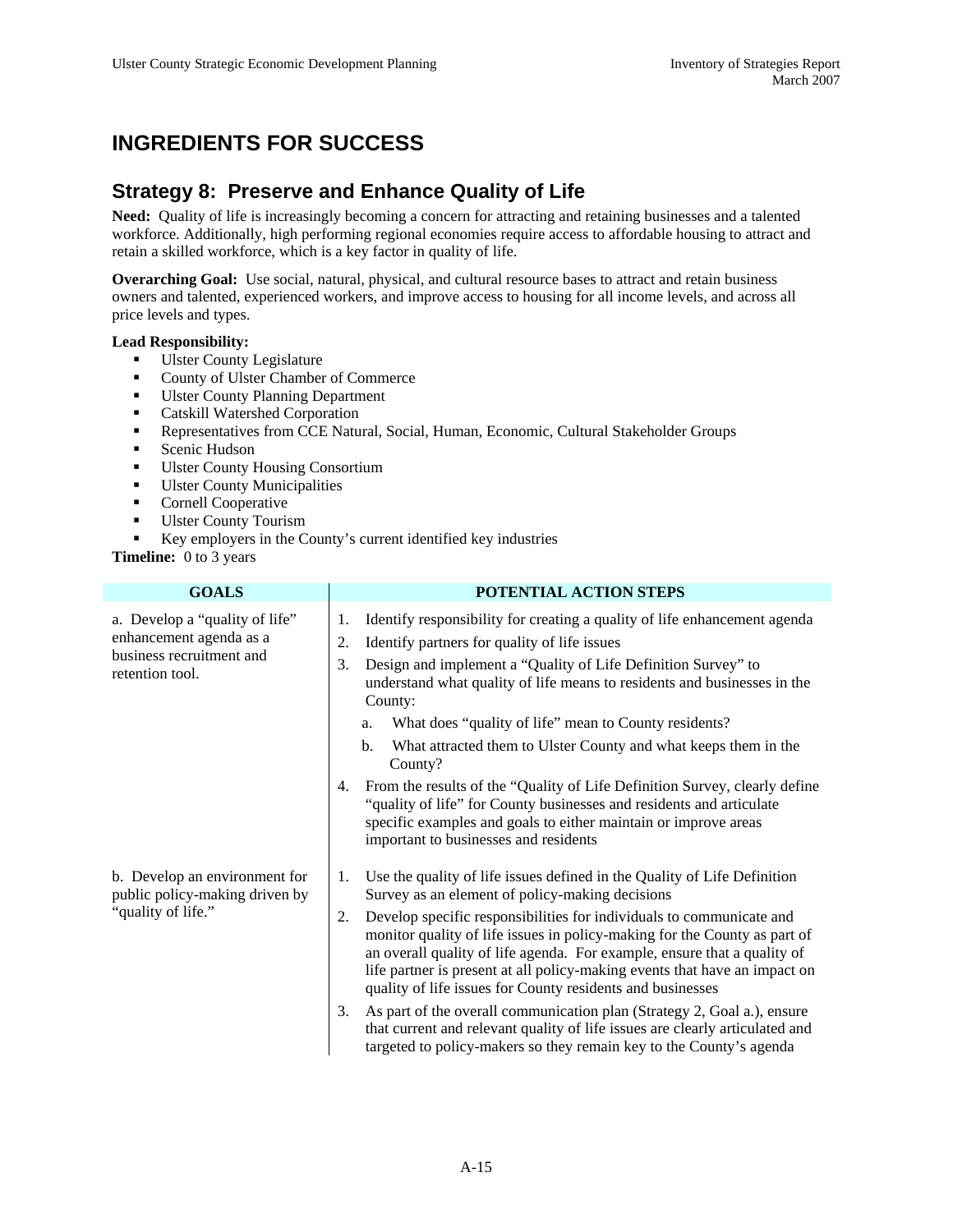| c. Protect the environmental,<br>natural, cultural, educational and<br>other resource bases of the<br>County. | Support preservation of scenic vistas, farmland, shoreline and other open<br>space assets using a public and private collaborative to set aside lands of<br>special value<br>Complete a County land use plan<br>1.<br>Implementation Committee agrees to a methodology for setting land use<br>2.<br>priorities for Countywide land use<br>Implementation Committee recommends a Countywide set of priorities<br>3.<br>to each municipal legislative body to use in setting local land use<br>priorities                                                                                                                                                                                                                                                                                                                                                                                                                                                                                                                                                                                                                                                                                                                                                                                                                                                                                                                                                                                                                                                                                                                                                                                                                                    |
|---------------------------------------------------------------------------------------------------------------|---------------------------------------------------------------------------------------------------------------------------------------------------------------------------------------------------------------------------------------------------------------------------------------------------------------------------------------------------------------------------------------------------------------------------------------------------------------------------------------------------------------------------------------------------------------------------------------------------------------------------------------------------------------------------------------------------------------------------------------------------------------------------------------------------------------------------------------------------------------------------------------------------------------------------------------------------------------------------------------------------------------------------------------------------------------------------------------------------------------------------------------------------------------------------------------------------------------------------------------------------------------------------------------------------------------------------------------------------------------------------------------------------------------------------------------------------------------------------------------------------------------------------------------------------------------------------------------------------------------------------------------------------------------------------------------------------------------------------------------------|
| d. Improve the County's<br>recreational assets.                                                               | Support County/municipal planning efforts that encourage public and private<br>maintenance and enhancement of recreational assets for fishing, hunting,<br>hiking, bicycling, water sports, bird and wildlife watching, skiing, golf and<br>other active and passive outdoor activities<br>Using the County land use plan and local priorities, advocate for policies<br>1.<br>that sustain the County's long-term economic development vision, while<br>maintaining and enhancing recreational assets<br>Encourage municipalities to adopt zoning and sub-division regulations<br>2.<br>that include land set-asides and open space set-asides for recreation<br>purposes<br>Identify and disseminate model zoning and sub-division regulations that<br>3.<br>accomplish this objective                                                                                                                                                                                                                                                                                                                                                                                                                                                                                                                                                                                                                                                                                                                                                                                                                                                                                                                                                    |
| e. Work with regional and state<br>partners and other stakeholders<br>to create a healthy housing mix.        | Develop a broad consensus in the County in support of affordable work<br>1.<br>force housing across the price spectrum to define a competitive<br>advantage for the County's economy. Collaborate with the Ulster<br>County Housing Consortium to:<br>Define and articulate a regional housing market that is not influenced<br>a.<br>by political boundaries<br>Update existing housing needs assessments, ensuring the best<br>b.<br>possible information and data are brought into the forecast of current<br>and future housing needs<br>Develop and commit to regularly scheduled housing need estimates,<br>c.<br>and assist in the assembly of updated data and information from the<br>business community<br>Assist these partners with developing credible impact analysis for<br>d.<br>targeted audiences, such as municipal officials, homebuilders,<br>realtors, and mortgage lenders. Articulate the importance of having<br>an adequate supply of work force housing across the price spectrum<br>Assist the Consortium and coordinate with regional partners to<br>e.<br>prepare and deliver credible estimates of housing need and other<br>important workforce housing information via various methods (such<br>as workshops for municipal officials and meetings or focus groups to<br>engage regional employers)<br>Engage the public to increase the County's awareness regarding the need<br>2.<br>for and the benefits of affordable work force housing. Do this through a<br>public relations campaign that supports an overall, coordinated<br>communication plan<br>Note: Stakeholders may include Ulster County Housing Consortium,<br>including the Rural Ulster Preservation Company, and similar organizations |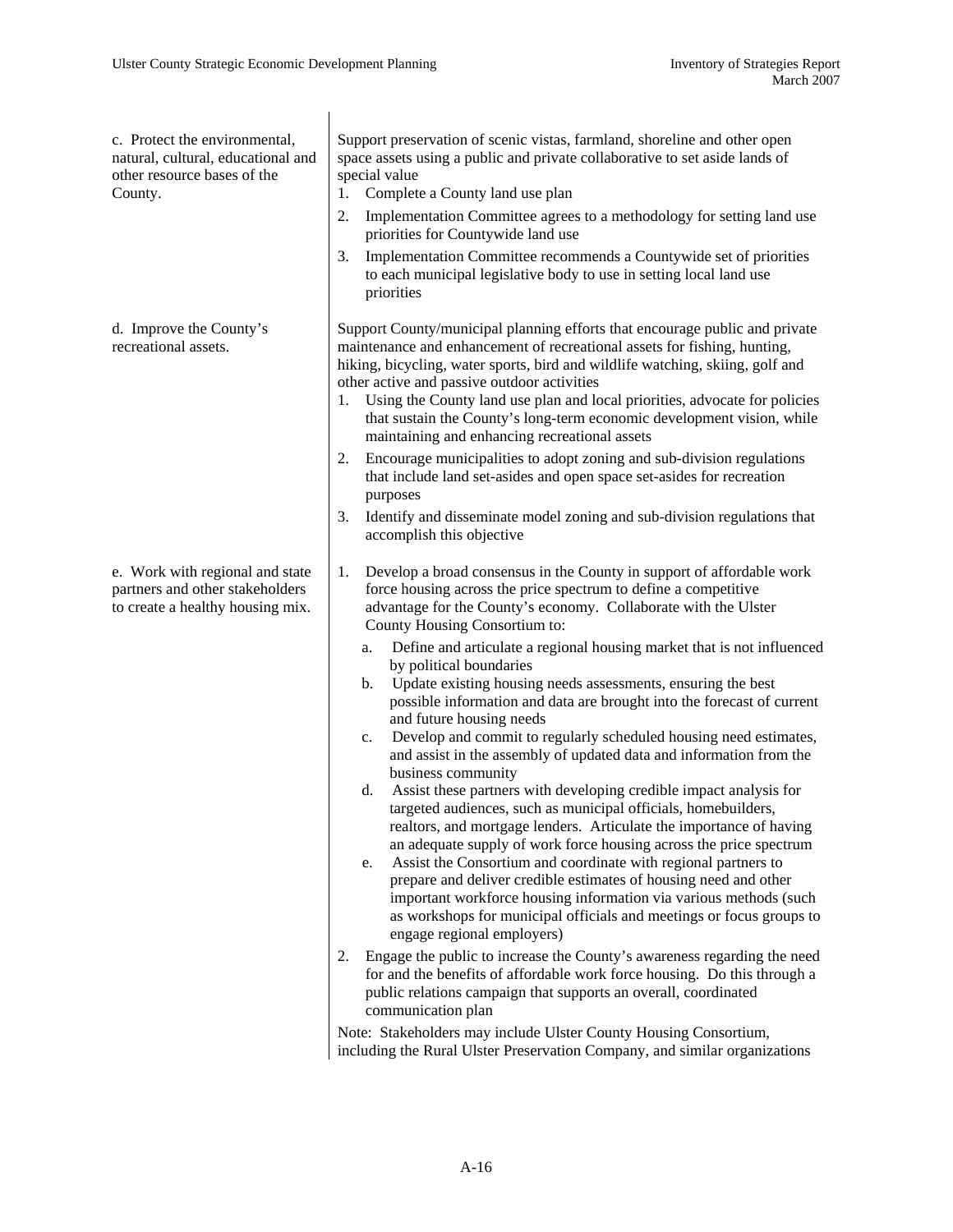### **Strategy 9: Recruit a Diverse Business Base**

**Need:** The County needs to recruit strategically a more diverse business base to expand the breadth and depth of the County's key industries.

**Overarching Goal:** Create a diversified portfolio of businesses in line with our key industries.

#### **Lead Responsibility:**

- **Ulster County Development Corporation**
- **Ulster County Industrial Development Agency**
- Chamber of Commerce of Ulster County
- **Small Business Development Center**
- **Hudson Valley Center for Innovation**
- **Representatives from Economic CCE Stakeholder Group**

| <b>GOALS</b>                                                                           | POTENTIAL ACTION STEPS |                                                                                                                                                                                                                                                                                                        |  |  |
|----------------------------------------------------------------------------------------|------------------------|--------------------------------------------------------------------------------------------------------------------------------------------------------------------------------------------------------------------------------------------------------------------------------------------------------|--|--|
| a. Develop and implement an<br>asset-based strategic recruitment<br>program.           |                        | Establish a series of specific business recruitment teams—with CEO<br>involvement—organized around the County's key industries.<br>(Recruitment teams provide oversight for recruitment program,<br>reviewing strategies, actions, and message development as part of an<br>overall communication plan |  |  |
|                                                                                        | 2.                     | Identify functional competitive needs not currently present in the<br>County's employment base                                                                                                                                                                                                         |  |  |
|                                                                                        | 3.                     | Identify the County's key assets that are of interest to under-represented<br>sectors (draw on information from Business Visitation Program (Strategy<br>10, Goal c.) and Functional Competitive Attributes Questionnaire<br>(Strategy 10, Goal b.))                                                   |  |  |
|                                                                                        | 4.                     | Identify target recruitment companies—including short-term, medium-<br>term, and long-term prospects (this likely involves retaining additional<br>professional assistance to develop this target list of candidate companies)                                                                         |  |  |
|                                                                                        | 5.                     | Establish outcome-based benchmarks for measuring recruitment team<br>effectiveness                                                                                                                                                                                                                     |  |  |
|                                                                                        | 6.                     | Devise a marketing and communication approach as part of the County's<br>overall communication plan                                                                                                                                                                                                    |  |  |
|                                                                                        | 7.                     | Dedicate sufficient resources to support recruitment program effort                                                                                                                                                                                                                                    |  |  |
| b. Create a virtual, affordable<br>"just-in-time" support services<br>delivery system. | 1.                     | Identify and group services appropriate to key industries (each key<br>industry may require a different set of services and they should<br>compliment existing "Red Carpet" offerings.)                                                                                                                |  |  |
|                                                                                        | 2.                     | Identify preferred providers for each service and their costs                                                                                                                                                                                                                                          |  |  |
|                                                                                        | 3.                     | Develop platform for services delivery (e.g. follow Technology<br>Incubator services delivery format)                                                                                                                                                                                                  |  |  |
|                                                                                        | 4.                     | Develop a marketing plan for marketing these services                                                                                                                                                                                                                                                  |  |  |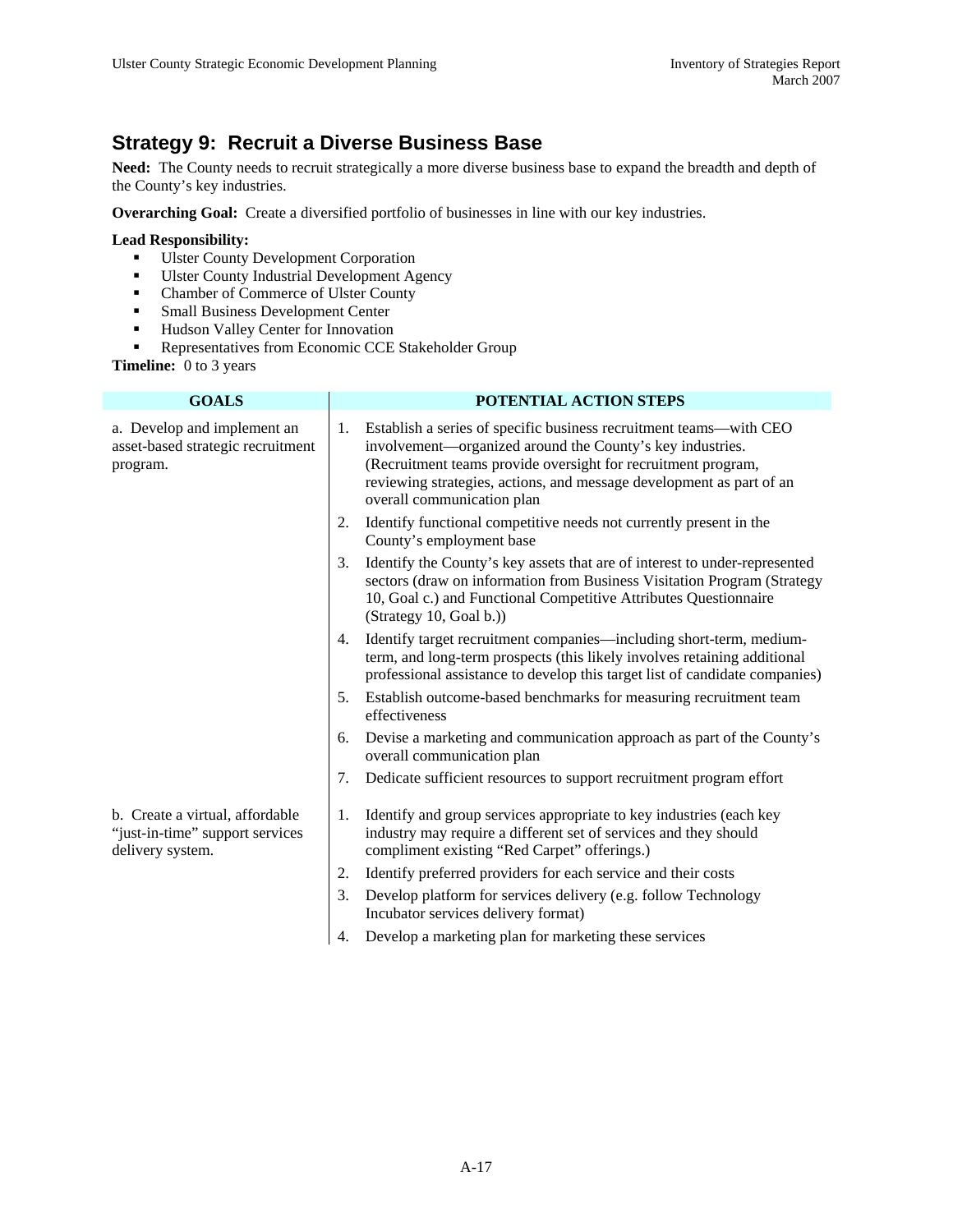### **Strategy 10: Retain and Expand Existing Businesses**

**Need:** Maintain current and attract new businesses and investments by understanding global markets, competitions, and business decision structures that encourage and keep local ownership.

#### **Overarching Goal**:

Help current Ulster County businesses succeed.

#### **Lead Responsibility:**

- **Ulster County Development Corporation**
- **Ulster County Industrial Development Agency**
- Chamber of Commerce of Ulster County
- **Small Business Development Center**
- **Hudson Valley Center for Innovation**
- **Representatives from Economic CCE Stakeholder Group**

| <b>GOALS</b>                                                                                                     | POTENTIAL ACTION STEPS                                                                                                                                                                                                                                                                                                                                                                                                                                                                                                                                                                                                                                                                                                                                                     |  |  |  |
|------------------------------------------------------------------------------------------------------------------|----------------------------------------------------------------------------------------------------------------------------------------------------------------------------------------------------------------------------------------------------------------------------------------------------------------------------------------------------------------------------------------------------------------------------------------------------------------------------------------------------------------------------------------------------------------------------------------------------------------------------------------------------------------------------------------------------------------------------------------------------------------------------|--|--|--|
| a. Understand what local<br>businesses need to succeed.                                                          | 1.<br>Conduct initial business visits in key industry sectors<br>2.<br>Synthesize results of those initial visits to develop a functional profile of<br>a successful County business for market-prospect segmentation<br>Validate results with several focus groups of local businesses and<br>3.<br>entrepreneurs                                                                                                                                                                                                                                                                                                                                                                                                                                                         |  |  |  |
| b. Review and understand the<br>County's key competitive<br>attributes to facilitate expansion.                  | 1.<br>Identify responsibility for expansion plan<br>2.<br>Create a Functional Competitive Attributes Questionnaire to use for in-<br>depth interviews with key companies in each of the County's key sectors<br>to discover the common factors underpinning competitive success across<br>the County                                                                                                                                                                                                                                                                                                                                                                                                                                                                       |  |  |  |
|                                                                                                                  | 3.<br>Using data from interviews, categorize functional competitive needs of<br>the County's key industries not presently represented in the County<br>employment base<br>Identify expansion services opportunities to respond to identified needs<br>$\overline{4}$ .<br>Develop an in-house capability and/or identify strategic services provider<br>5.<br>partners to deliver expansion services<br>Conduct a periodic review/assessment of expansion services:<br>6.<br>Develop new services as required<br>Procure additional supplemental resources, as needed<br>Communicate as part of an overall communication plan services<br>7.<br>availability and attributes                                                                                                |  |  |  |
| c. Provide strategic trouble-<br>shooting services and aggressive<br>advocacy for existing County<br>businesses. | 1.<br>Create a structured Business Visitation Program headed by a member of<br>the economic development services system in the County<br>Establish strong and meaningful communications between economic<br>2.<br>development services system and key business by:<br>a. Assembling an appropriately credentialed team (e.g. the correct mix<br>of staff and senior management), to undertake the program on an on-<br>going basis<br>b. Establishment of a living list of company contacts categorized into<br>an "at risk," "stable," and "growing/in-expansion" typology<br>c. Development of an information gathering (from the company) and<br>dissemination (to the company) program for year #1<br>d. Development and implementation of a contact manager system to |  |  |  |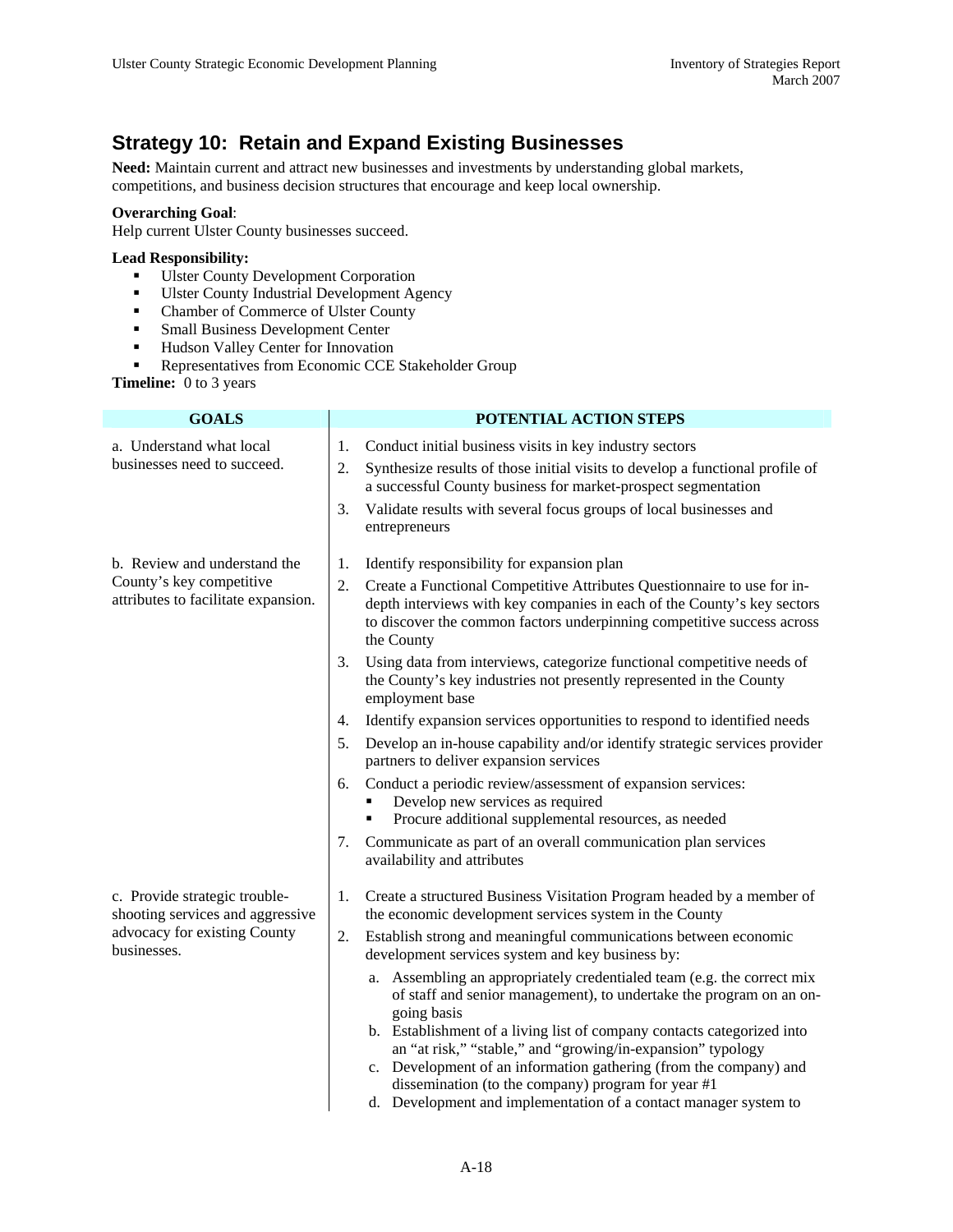|                                                                                                  | record all significant information gathered or discussed during<br>business visitations<br>e. Allocation of a sufficient level of resources so that all key businesses<br>in the above-referenced inventory are "visited" at least one time per<br>year (twice per year for companies)<br>f. Designing a strategy to develop and implement needed policies that<br>advocate for and support County businesses. Constantly evaluate<br>and improve the delivery of support services that the County's<br>businesses need as they evolve, especially those in key industries |
|--------------------------------------------------------------------------------------------------|----------------------------------------------------------------------------------------------------------------------------------------------------------------------------------------------------------------------------------------------------------------------------------------------------------------------------------------------------------------------------------------------------------------------------------------------------------------------------------------------------------------------------------------------------------------------------|
| d. Provide seamless delivery of<br>key technical support services to<br>the County's businesses. | Design a business retention program<br>Design and implement retention steps for companies that are<br>1.<br>experiencing "short-term threats or challenges." (To be determined<br>(TBD) after first round of the Business Visitation Program (see<br>Strategy 10, Goal c.))                                                                                                                                                                                                                                                                                                |
|                                                                                                  | 2. Design and implement retention steps for companies that are making<br>longer-term structural adaptations (e.g. re-inventing or re-<br>invigorating themselves), as they adapt to their evolving competitive<br>challenges. (TBD after first round of the Business Visitation<br>Program (see Strategy 10, Goal c.))                                                                                                                                                                                                                                                     |
| Develop a program for raising                                                                    | Refer to Angel Network goal and action steps in Strategy 4, Goal b.<br>1.                                                                                                                                                                                                                                                                                                                                                                                                                                                                                                  |
| capital to keep business<br>ownership local.                                                     | Identify debt financing alternatives that could be used to augment equity<br>2.<br>financing options                                                                                                                                                                                                                                                                                                                                                                                                                                                                       |
|                                                                                                  | Investigate "best practices" approaches for "employee buy-out"<br>3.<br>strategies                                                                                                                                                                                                                                                                                                                                                                                                                                                                                         |
|                                                                                                  | Develop "packages" or a tool kit of each identified approach                                                                                                                                                                                                                                                                                                                                                                                                                                                                                                               |
|                                                                                                  |                                                                                                                                                                                                                                                                                                                                                                                                                                                                                                                                                                            |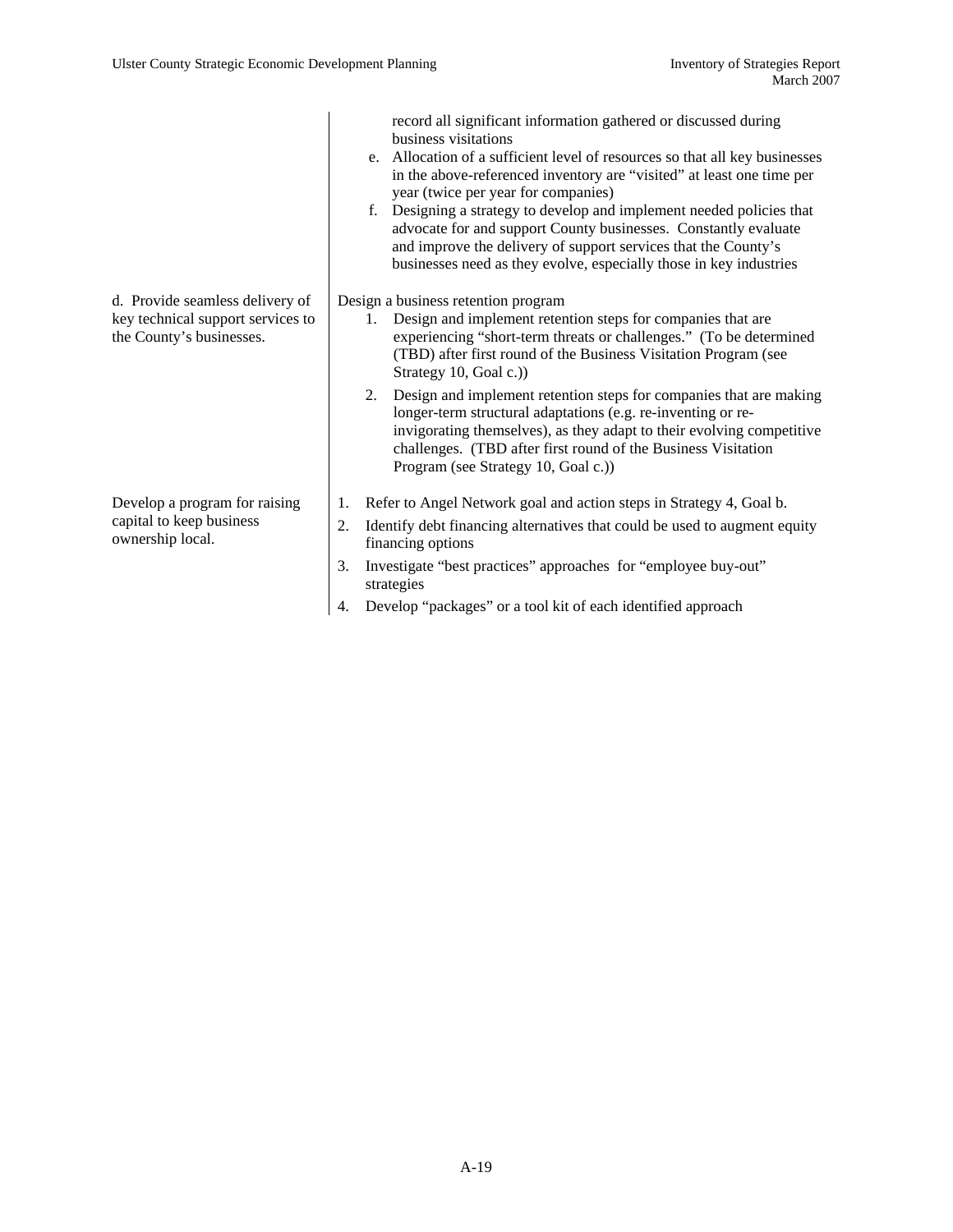### **Strategy 11: Create Labor Force Capability In Line With Business Needs**

**Need:** To attract and maintain key industry businesses aligned with current and future development goals.

**Overarching Goal**: Match and improve the education level and depth of skills of the County workforce with current and future job prospects.

#### **Lead Responsibility:**

- **Ulster County Workforce Development System**
- SUNY New Paltz
- **SUNY Ulster**
- Ulster County BOCES
- NYS Department of Labor
- **Representatives from Human CCE Stakeholder Group**

**Timeline:** 0 to 5 years

a. Work with the County and Hudson Valley public/private educational institutions to improve skills and align with economic drivers.

#### **GOALS POTENTIAL ACTION STEPS**

- 1. Identify educational institutions, public and private
- 2. Identify workforce development partners:
	- Economic development service providers
	- K-12, technical, high education, and adult education stakeholders
	- Key industry representatives
	- New York State Department of Representatives of Labor
	- American Society for Training & Development (ASTD)
	- Others as identified
- 3. Work with identified workforce development partners to create and administer a comprehensive needs assessment of critical skill sets including:
	- An assessment of basic reading, writing, and technical capabilities needed
	- Advanced, high value-added skills/capabilities needed
	- Non-technical-social skills needed to function as a team
- 4. Assign responsibility to the regional partner (members of the Ulster County Workforce Development System) to create a Workforce Improvement Plan using the needs assessment data
- 5. A coordinated plan might include the following:
	- Identify key workforce educational gaps from needs assessment data
	- Identify how to communicate with and coordinate with educational institutions to create interesting and creative programs
	- Coordinate with local ASTD members to ensure that corporate trainers are coordinating their programs to support future economic development
	- Coordinate with workforce partners to create internships that improve student career awareness, career exploration and indoctrinate students about skills and work ethics needed to succeed in the modern workplace
		- o Learn to earn program for the schools
		- o Workplace mentoring programs to give students positive workplace experiences
- 6. Execute the Workforce Improvement Plan
- 7. Work with New York State Department of Labor and representatives of the County's key industries to investigate the labor market job matching potential of web based job clearing house for key occupations for key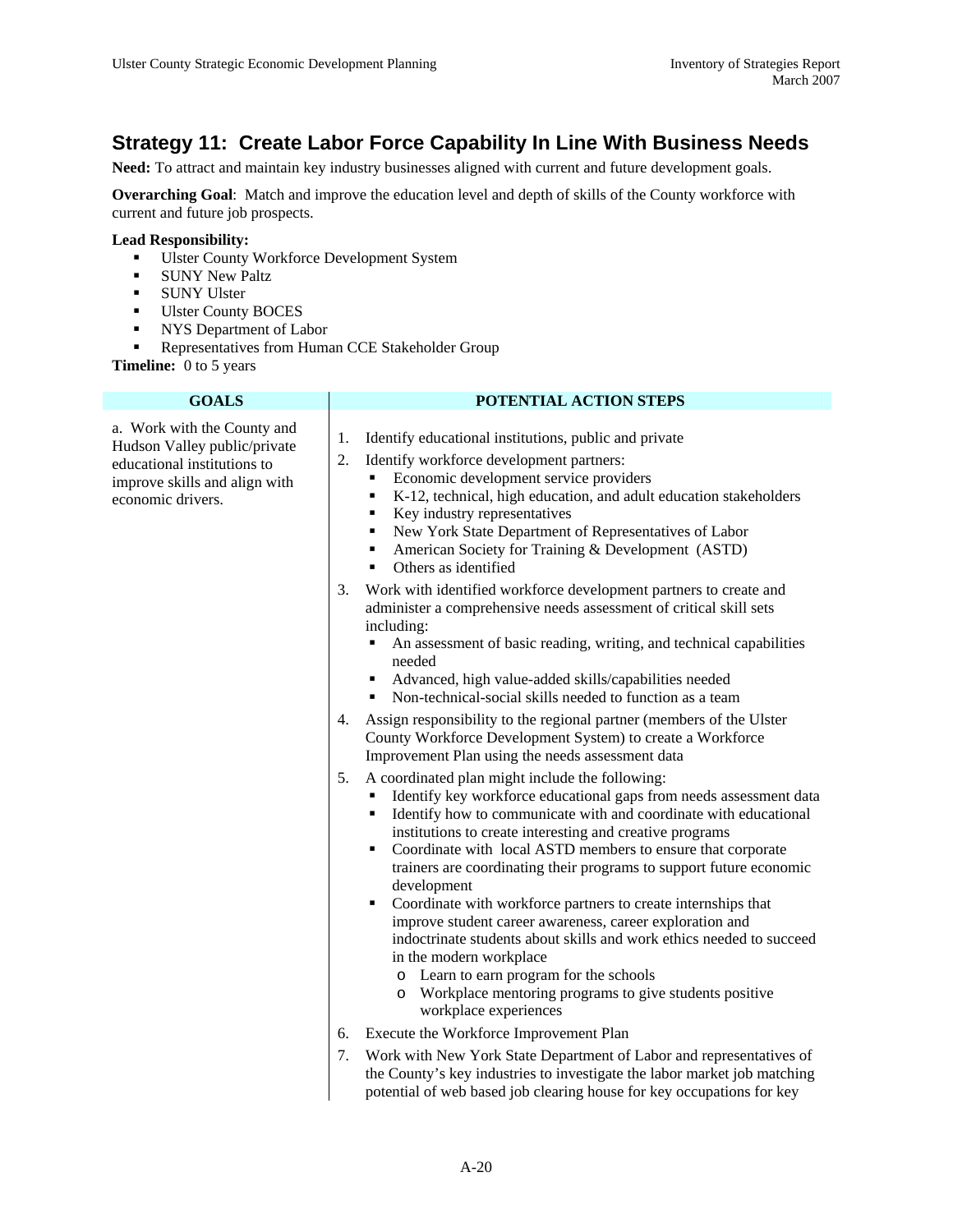industries in need-demand

- 8. Supply all school classrooms in the County with an adequate number of computers to increase student computer literacy
	- a. Coordinate with County school boards to conduct a needs assessment for each school
	- b. Identify potential funding sources, such as:
		- o Private foundation grants
		- o Community donors
		- o State and Federal education program grants
	- c. Assign responsibility for program and include monitoring and updates as a regular activity to maintain currency of technology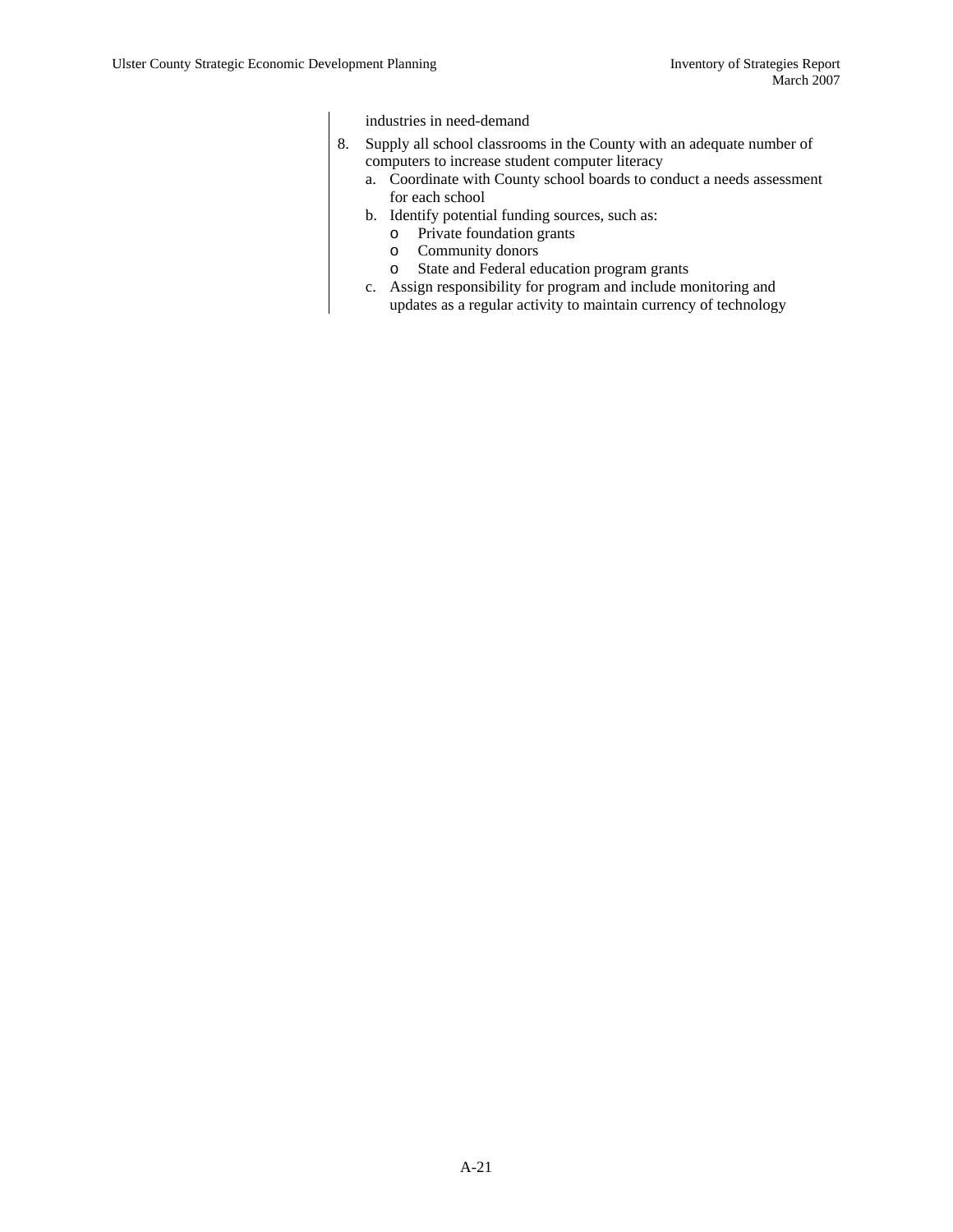### **TARGETING KEY SECTORS**

#### **Strategy 12a: Enhance the Travel and Tourist Industry**

**Need:** Strengthen the County's travel and tourism industries.

**Overarching Goal:** Improve promotion of the County's tourism sector. Increase the level of collaboration among the County's tourism businesses and other regional attractions/businesses in the Hudson Valley.

#### **Lead Responsibility:**

- **Ulster County Tourism**
- Chamber of Commerce of Ulster County
- **Tourism businesses**
- **Arts and Cultural Organizations**
- **Cornell Cooperative**
- **Representatives from Economic and Cultural CCE Stakeholder Groups**

| <b>GOALS</b>                                             | POTENTIAL ACTION STEPS                                                                                                                                                                                                                                                                                                                                                                                                                                                                                                                             |  |  |  |
|----------------------------------------------------------|----------------------------------------------------------------------------------------------------------------------------------------------------------------------------------------------------------------------------------------------------------------------------------------------------------------------------------------------------------------------------------------------------------------------------------------------------------------------------------------------------------------------------------------------------|--|--|--|
| a. Create an integrated<br>marketing plan to efficiently | Assign responsibility for overall guidance, monitoring and execution of<br>1.<br>an integrated tourism marketing plan                                                                                                                                                                                                                                                                                                                                                                                                                              |  |  |  |
| promote tourism in the County.                           | Create a branding strategy for County tourism as part of an overall<br>2.<br>marketing plan. This strategy could include the following:<br>County slogan (update if necessary)<br>٠<br>Differentiating County attributes<br>٠<br>Positioning related to attributes<br>٠                                                                                                                                                                                                                                                                            |  |  |  |
|                                                          | Design and implement a "Tourism Marketing Survey" to develop a<br>3.<br>profile of County visitors and their activities. A survey could take<br>several forms: interrupt-type surveys of customers (e.g. overnight night<br>visitors to fill out a survey on their departure), patrons of recreational<br>activities, and an online survey for visitors to the County's tourism<br>website or County attractions                                                                                                                                   |  |  |  |
|                                                          | Collect the following data:<br>4.<br>Demographic characteristics<br>٠<br>What activities visitors enjoy<br>٠<br>The length of stay of visitors<br>п<br>The level of expenditures of the various parts of visitors' trips<br>٠<br>Where visitors to the County live<br>٠<br>Where visitors stay by type of accommodation (hotels, motels, Bed<br>٠<br>& Breakfasts, friends, families, second homes, etc.)<br>Other places visitors vacation in addition to the County's attractions<br>٠<br>What visitors purchase during their stay in the County |  |  |  |
|                                                          | Use "Tourism Marketing Survey" data to more efficiently target tourism<br>5.<br>marketing efforts (tied to marketing plan above)<br>Identify promising age groups and income classes that could be<br>a.<br>targeted for marketing campaigns<br>Complete an assessment of the popularity of the different activities<br>b.<br>and venues throughout the County<br>More clearly define the primary market area of the County's visitors<br>c.                                                                                                       |  |  |  |
|                                                          | Create an annual travel and tourism industry conference to facilitate<br>6.<br>collaboration among County businesses<br>Plan and hold an annual travel and tourism industry conference for<br>County businesses. Such a conference provides an opportunity to<br>network and share information about industry trends and strategies                                                                                                                                                                                                                |  |  |  |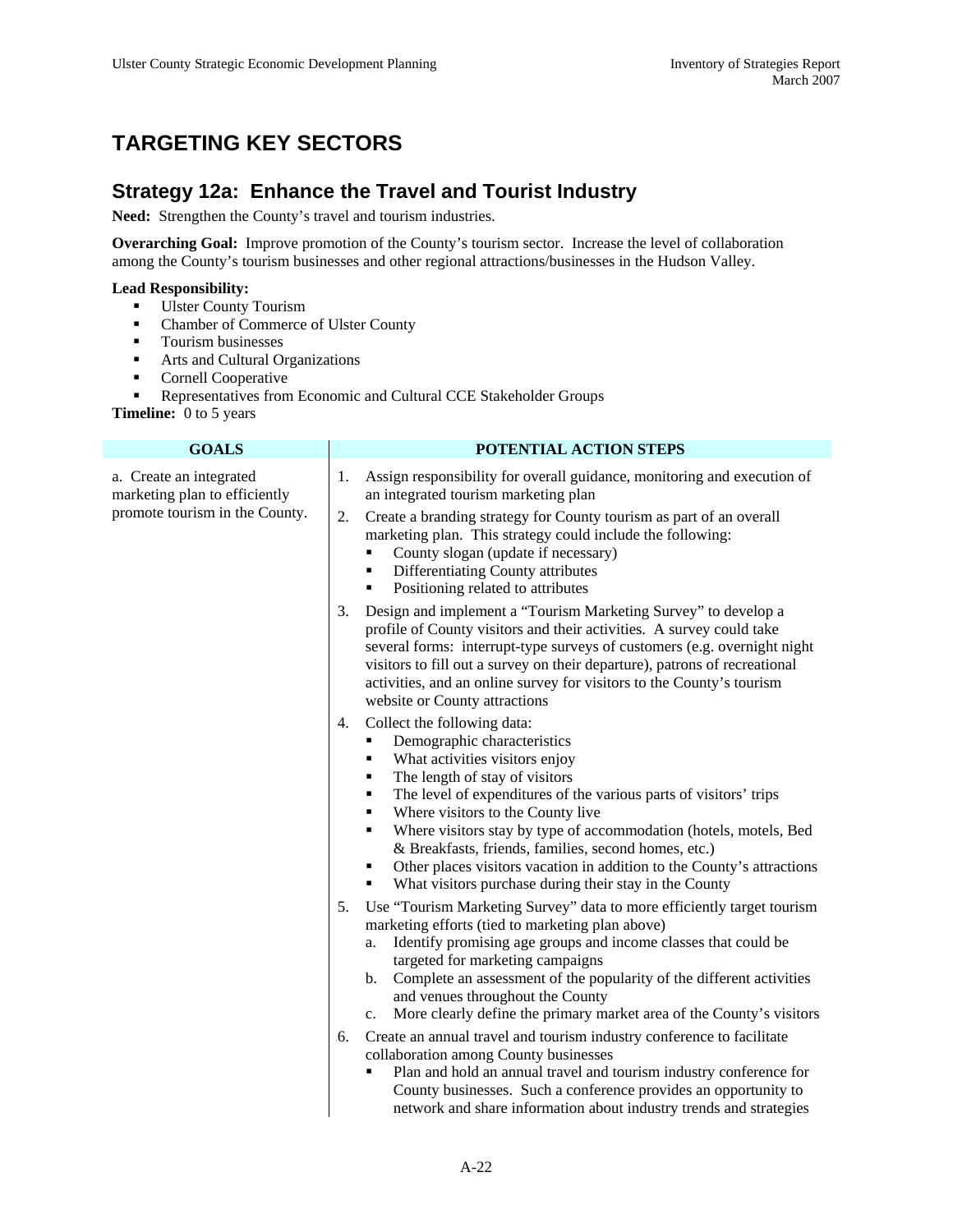for improving the performance of the County's industry. Additionally, it could facilitate communication between business owners and operators in this key industry cluster

- 7. Assess needed funding to support an expanded tourism marketing program
	- Determine gap between current and projected needed funding to accomplish expanded tourism marketing activities
	- Determine tourism priority among other economic development programs
	- Identify potential expanded funding sources, including state matching funds, to meet expanded program requirements
	- **Modify overall tourism marketing program based on funds** availability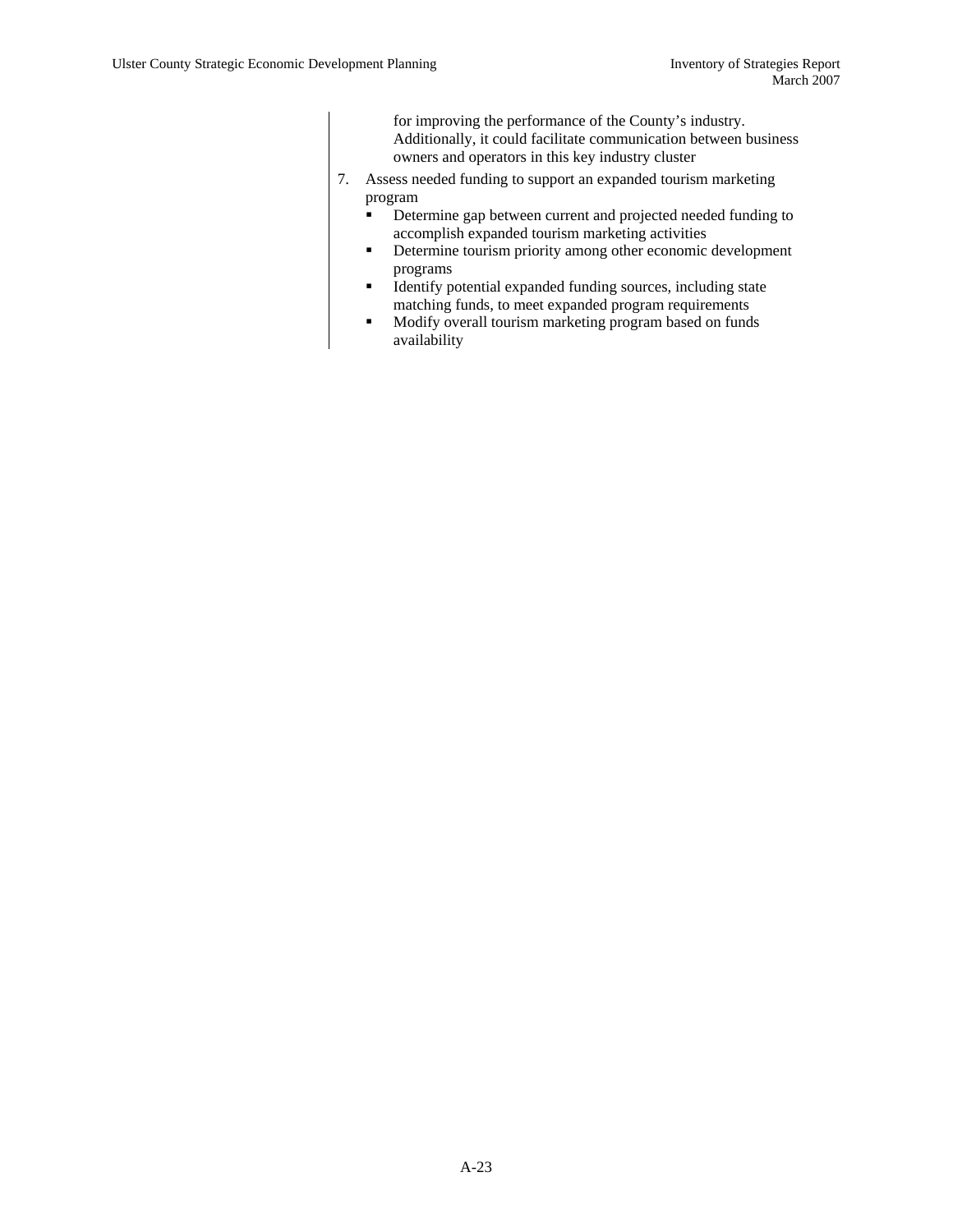### **Strategy 12b: Maintain Economic Viability of Agriculture**

**Need:** Keep the environment a healthy, scenic, and productive asset of the County to support a rural working landscape with a critical mass of locally grown food products

**Overarching Goal:** Maintain the economic viability of agriculture.

#### **Lead Responsibility:**

- **Cornell Cooperative**
- Rondout Valley Growers Association
- Private sector commercial farms
- **Ulster County Tourism Office**
- **Ulster County Preservation Board**
- **Soil Conservation District**
- USA Department of Agriculture

**Representatives from Economic and Natural CCE Stakeholder Groups** 

| <b>GOALS</b>                                                                                                                                                                                         | POTENTIAL ACTION STEPS                                                                                                                                                                                                                                                        |  |  |
|------------------------------------------------------------------------------------------------------------------------------------------------------------------------------------------------------|-------------------------------------------------------------------------------------------------------------------------------------------------------------------------------------------------------------------------------------------------------------------------------|--|--|
| a. Support efforts by the<br>County's agricultural<br>entrepreneurs and groups to<br>encourage the development of<br>new forms and revitalization of<br>existing types of production<br>agriculture. | Encourage the growth and development of local and export retail and<br>1.<br>wholesale markets<br>Encourage the "branding" of Hudson Valley products for export<br>2.<br>Facilitate the creation of farmers markets throughout the County for<br>3.<br>residents and visitors |  |  |
|                                                                                                                                                                                                      | Encourage the development of value-added food manufacturing by<br>4.<br>nurturing entrepreneurs through the development of a second incubator<br>facility                                                                                                                     |  |  |
|                                                                                                                                                                                                      | Assess the capital access, technical support services, and other business<br>5.<br>development needs (e.g. marketing) of agriculturally-based entrepreneurs<br>in the County                                                                                                  |  |  |
|                                                                                                                                                                                                      | Design a strategic "toolkit" of services and programs to assist start-up<br>6.<br>and small production agricultural businesses by major commodity<br>category                                                                                                                 |  |  |
|                                                                                                                                                                                                      | Note: Key stakeholders may include: Rondout Valley Growers Assoc.,<br>Cornell Cooperative, 4-H                                                                                                                                                                                |  |  |
| b. Develop a comprehensive<br>approach agricultural economic<br>development.                                                                                                                         | Update and implement the Ulster County Farm Land Protection Plan.<br>1.                                                                                                                                                                                                       |  |  |
|                                                                                                                                                                                                      | Participate in regional agricultural development corporation activities.<br>2.                                                                                                                                                                                                |  |  |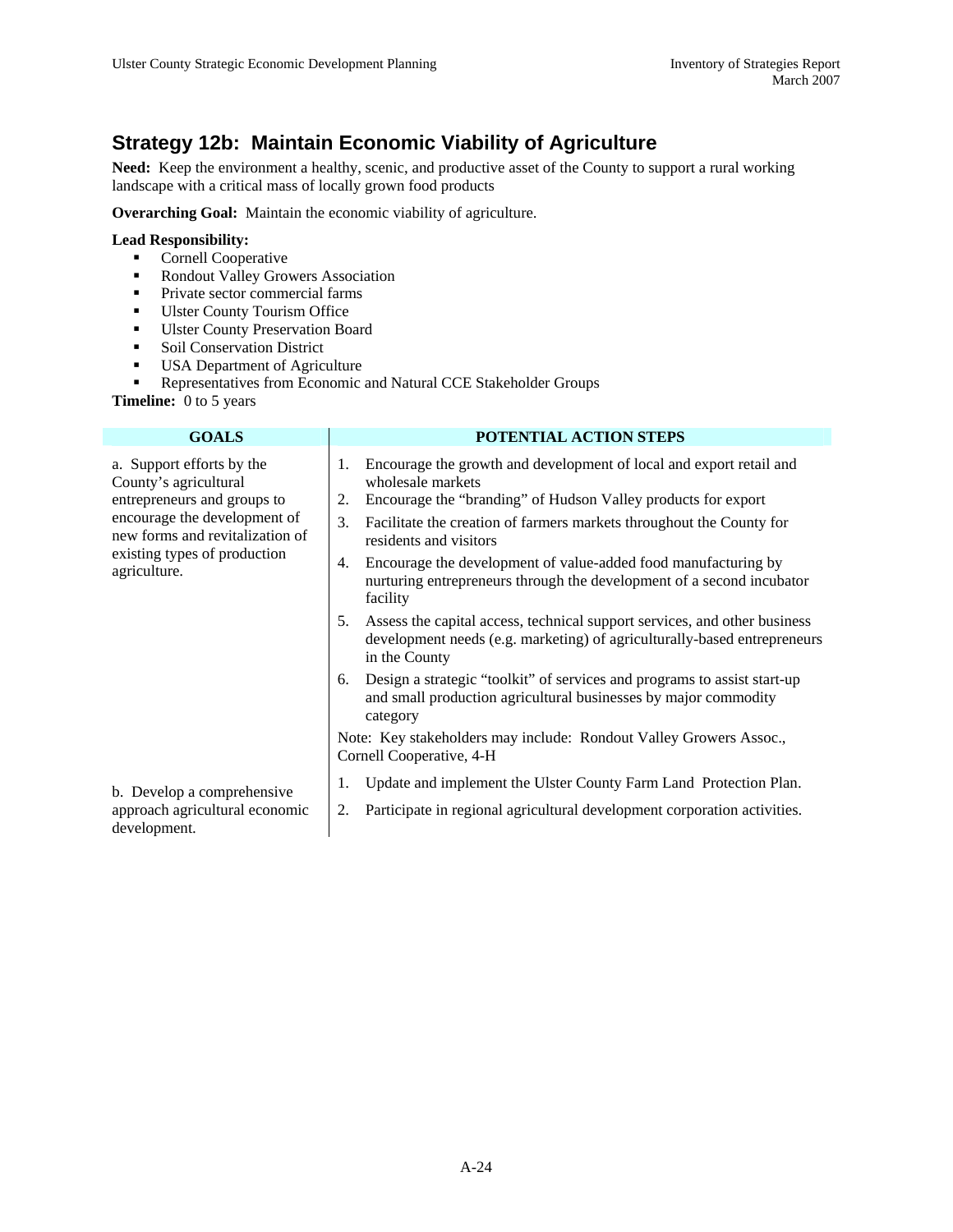### **Strategy 12c: Develop Strategic Advantage in "Green" and Renewable Technologies and Products**

**Need:** Demand for "green" construction, operating technologies, and practices are burgeoning throughout the U.S. Located in New York's High-Tech Corridor, Ulster County has an unprecedented opportunity to attract and nurture businesses in this sector.

**Overarching Goal:** Increase local-regional capacity to participate in U.S. commercialization and development of renewable and "green" technologies.

#### **Lead Responsibility:**

- Ulster County Development Corporation<br>■ Ulster County Industrial Development A
- Ulster County Industrial Development Agency
- **Ulster County Legislature**
- **Sustainable Hudson Valley**
- **Small Business Development Center**
- NYS Energy Research and Development Authority
- **Existing Businesses**
- Representatives from all CCE Stakeholder Groups

| <b>GOALS</b>                                                                                                                                                                                                                                   | POTENTIAL ACTION STEPS |                                                                                                                                                                                                                                              |  |  |
|------------------------------------------------------------------------------------------------------------------------------------------------------------------------------------------------------------------------------------------------|------------------------|----------------------------------------------------------------------------------------------------------------------------------------------------------------------------------------------------------------------------------------------|--|--|
| a. Partner to create incentive<br>programs to stimulate and<br>nurture new clean energy<br>businesses in the County.                                                                                                                           | 1.                     | Create an incentive program to encourage businesses and entrepreneurs<br>to locate in the first or second incubator                                                                                                                          |  |  |
|                                                                                                                                                                                                                                                | 2.                     | Develop low interest loan programs to stimulate development of<br>renewable energy businesses                                                                                                                                                |  |  |
|                                                                                                                                                                                                                                                | 3.                     | Develop a public education program to encourage businesses and<br>individuals to take part in clean energy initiatives                                                                                                                       |  |  |
| b. Build public capacity to<br>understand the value of careers<br>in renewable energy and clean<br>technology.                                                                                                                                 | 1.                     | Work with local high schools and colleges on workforce development to<br>encourage building job competencies, redesigning majors, and providing<br>internship opportunities in renewable energy                                              |  |  |
|                                                                                                                                                                                                                                                | 2.                     | Work with local employers and entrepreneurs to provide training and<br>workforce development opportunities to attract and retain individuals in<br>these fields                                                                              |  |  |
| c. Identify and provide<br>assistance to existing green<br>building services (such as:<br>architects, engineers, heating<br>contractors, builders, and retail)<br>in the County to expand and<br>diversify by promoting green<br>construction. | 1.                     | Provide assistance with financing services to growing businesses in this<br>sector that have potential to increase markets beyond the County                                                                                                 |  |  |
|                                                                                                                                                                                                                                                | 2.                     | Work with the regional Small Business Development Center (SBDC)<br>and other Red Carpet services providers to provide advisory services to<br>growing businesses in this sector that have potential to increase markets<br>beyond the County |  |  |
|                                                                                                                                                                                                                                                | 3.                     | Provide a list of marketing and public relations resources to owners of<br>green building services to help them develop business specific marketing<br>and advertising plans                                                                 |  |  |
| d. Identify and provide<br>assistance to existing<br>manufacturers of green products<br>within Ulster County.                                                                                                                                  | 1.                     | Provide assistance with financing services to existing businesses in this<br>sector that have the potential to increase markets beyond the County                                                                                            |  |  |
|                                                                                                                                                                                                                                                | 2.                     | Work with the regional SBDC and other Red Carpet services providers<br>to provide advisory services to existing businesses in this sector that have<br>the potential to increase markets beyond the County                                   |  |  |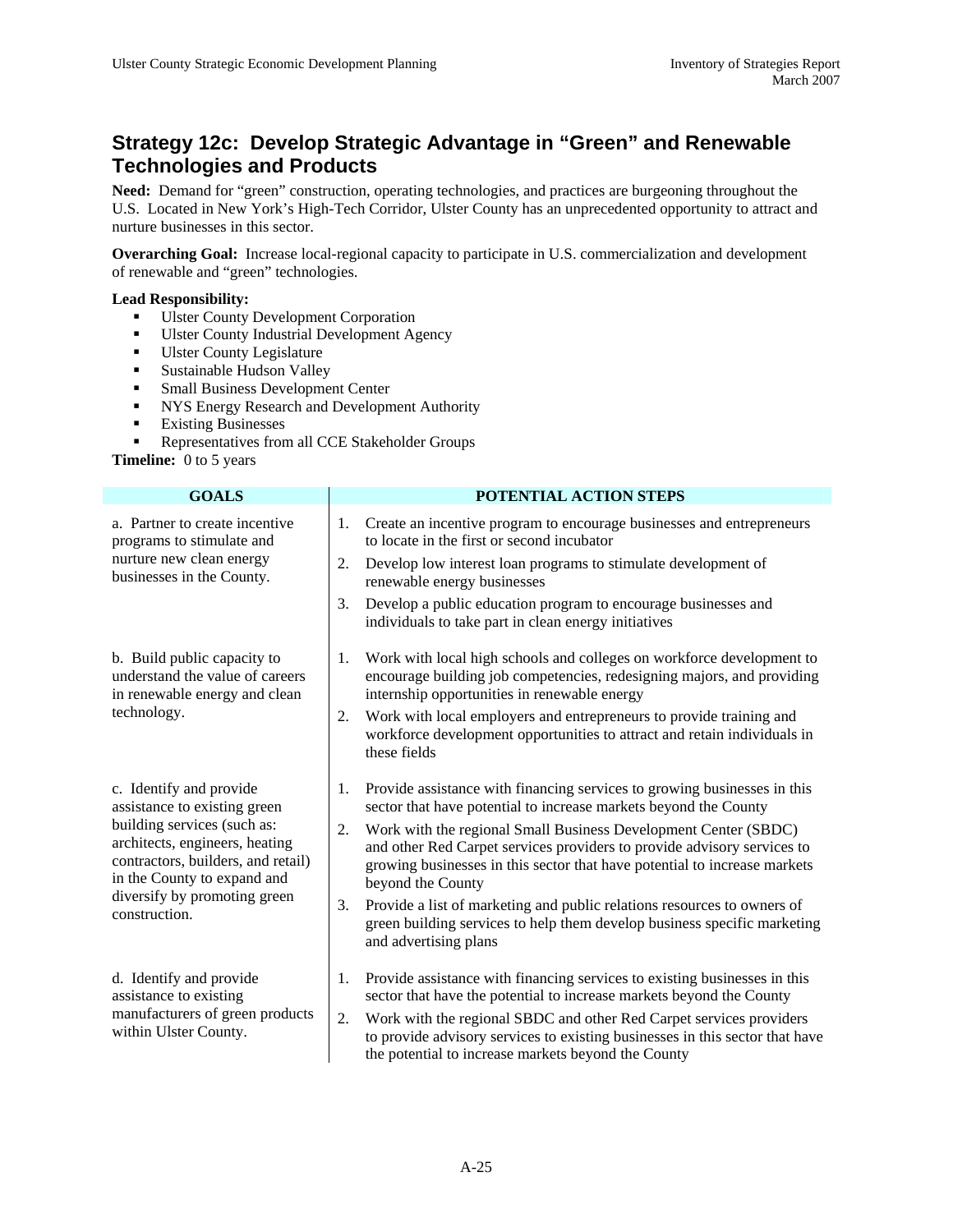### **Strategy 12d: Nurture a Creative Economy**

**Need:** Cultural and community development inspires and attracts creative business enterprises – highly desirable enterprises which can locate anywhere.

**Overarching Goal:** Cultivate and promote a thriving arts and creative export sector.

#### **Lead Responsibility:**

- Chamber of Commerce of Ulster County
- **Arts and Cultural Organizations**
- Representatives from Cultural CCE Stakeholder Group

| <b>GOALS</b>                                                                                       | POTENTIAL ACTION STEPS |                                                                                                                                                                                                                                                                               |  |
|----------------------------------------------------------------------------------------------------|------------------------|-------------------------------------------------------------------------------------------------------------------------------------------------------------------------------------------------------------------------------------------------------------------------------|--|
| a. Quantify the financial impact<br>of the County's current creative<br>economy.                   | 1.                     | Define and enumerate the principal components of the County's existing<br>creative economy                                                                                                                                                                                    |  |
|                                                                                                    | 2.                     | Calculate the historic financial impact of the County's current creative<br>economy from existing research                                                                                                                                                                    |  |
|                                                                                                    | 3.                     | Develop a tracking and reporting mechanism to direct future decision<br>making regarding a creative economy                                                                                                                                                                   |  |
| b. Develop a partnership<br>between travel/tourism and<br>creative businesses to expand the        |                        | Develop a public relations campaign directed at the travel/tourism<br>industry to market cultural activities, creative products, and services<br>produced locally                                                                                                             |  |
| market for the County's creative<br>goods and services.                                            | 2.                     | Encourage local artists and designers to market their goods and services<br>to the region's travel/tourism industry                                                                                                                                                           |  |
| c. Provide technical support to<br>emerging as well as established<br>culturally based businesses. |                        | Explore the efficacy (with existing participants) of establishing a<br>Creative Enterprise Zone within the City of Kingston (e.g. include)<br>incubator space from existing under-occupied buildings) with a range of<br>incentives that would assist fledgling entrepreneurs |  |
|                                                                                                    | 2.                     | Examine the opportunity to establish a "community foundation" to<br>obtain and manage funds and provide technical assistance to industry<br>participants (similar to the one in neighboring Dutchess County)                                                                  |  |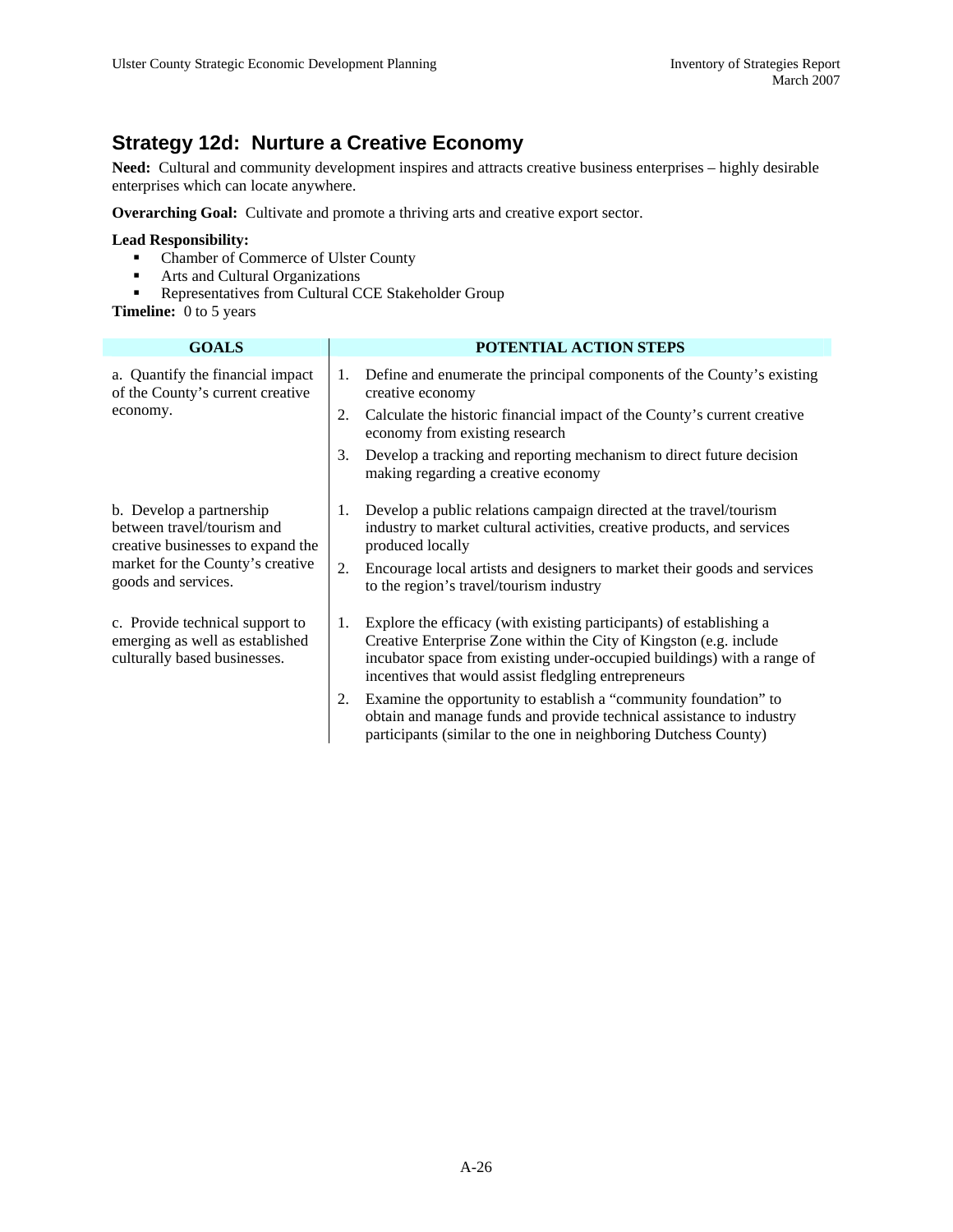# **Ulster Tomorrow Deliverables**

Since the plan was produced in March 2007, fifteen "Strategy Leaders" have been working with strategy "teams" to implement them, including "deliverables" for each strategy. Based on the actions developed by each team, the Strategy Leaders created new groupings of the strategies to reflect the economic development process and services that the lead agencies implementing the plan are pursuing. The strategies now reflect more clearly the work program the Strategy Leaders developed as shown below.

| <b>Focus economic</b><br>development<br>process                    | Improve economic<br>development<br>capacity                                         | Energize economic<br>development<br><b>services</b>            | <b>Strengthen</b><br>key industries                                                                   |
|--------------------------------------------------------------------|-------------------------------------------------------------------------------------|----------------------------------------------------------------|-------------------------------------------------------------------------------------------------------|
| Strategy 1: Cultivate a<br>Community of Leaders                    | Strategy 7: Develop Appropriate<br>Infrastructure                                   | Strategy 4: Target Assistance to<br><b>Emerging Businesses</b> | Strategy 12a: Enhance the<br><b>Travel and Tourist Industry</b>                                       |
| <b>Strategy 2: Create a Culture of</b><br>Change and Collaboration | Strategy 8: Preserve and<br>Enhance Quality of Life                                 | Strategy 9: Recruit a Diverse<br><b>Business Base</b>          | Strategy 12b: Strengthen &<br>Maintain Economic Viability of<br>Agriculture                           |
| Strategy 3: Develop Measured<br>Accountability                     | Strategy 11: Create Labor<br>Force Capability In Line With<br><b>Business Needs</b> | Strategy 10: Retain and Expand<br><b>Existing Businesses</b>   | Strategy 12c: Develop Strategic<br>Advantage in "Green" and<br>Renewable Technologies and<br>Products |
| <b>Strategy 5: Redesign Services</b><br><b>Network</b>             |                                                                                     |                                                                | Strategy 12d: Nurture a<br>Creative Economy                                                           |
| Strategy 6: Streamline Local<br>Permit & Review Process            |                                                                                     |                                                                |                                                                                                       |

### **1. Cultivate a community of leaders**

**Engage Leadership Program Graduates:** UCDC and UCCOC will engage with up to 221 Ulster Leadership Development Program graduates and up to 99 Pace Land Use Alliance graduates in UT initiatives.

**Encourage and Involve Local Economic Development Committees:** UCDC and UCPD will identify, or encourage creation of, local economic development committee in each municipality in UC – and will engage current committees in UT initiatives.

**Collaborate with Educational Institutions:** UCDC will collaborate with BOCES, the 10 UC public school districts, SUNY Ulster, and SUNY New Paltz on UT initiatives.

**Present UT Initiatives to Community Leaders Monthly:** Strategy 1 team will present UT initiatives to local community/ civic organizations – such as Kiwanis, Rotary, Council of Industries, Ulster County Bar Association, MLS – with a target of one presentation per month.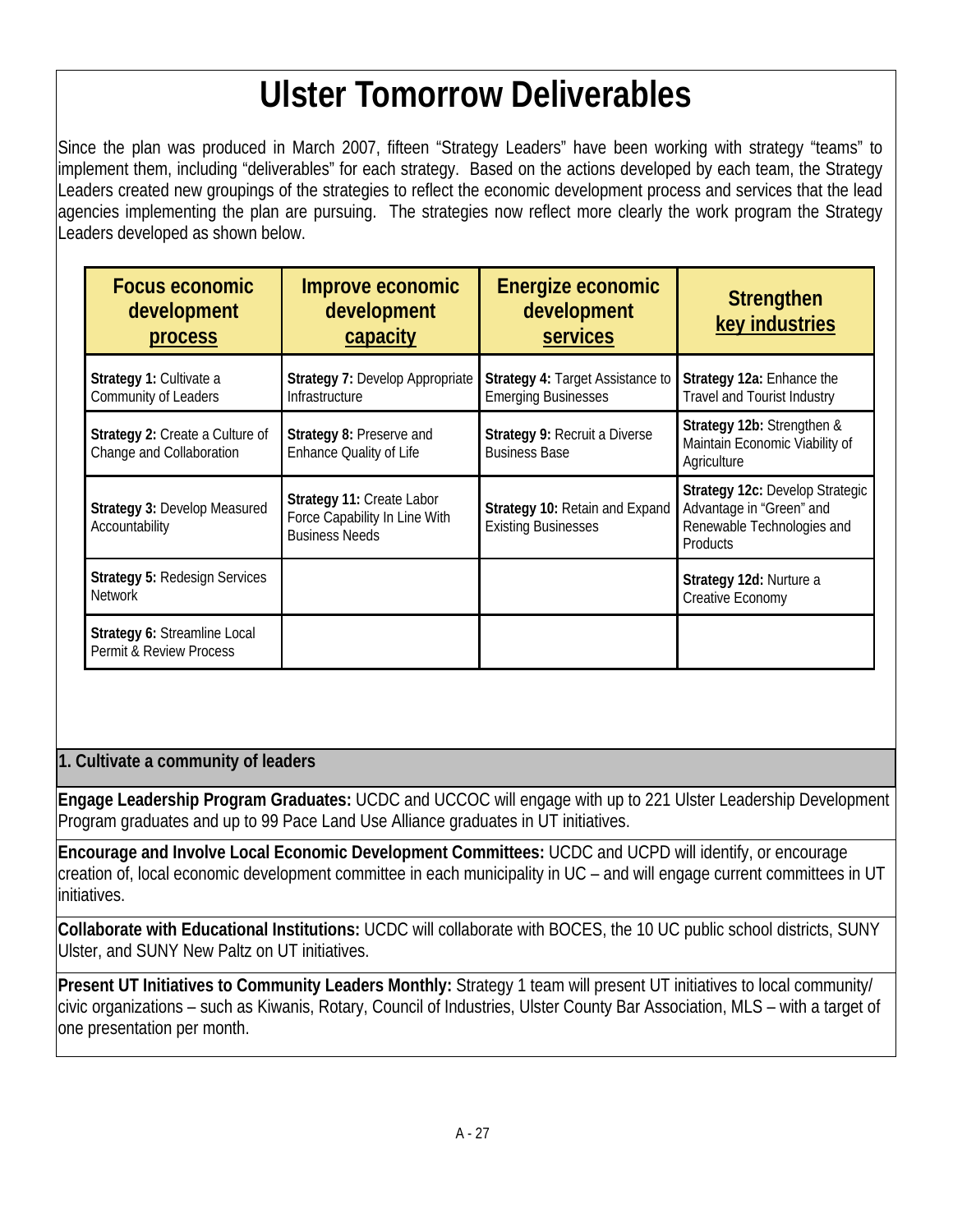**2. Create a culture of change and collaboration** 

**Develop Communications:** Spread the word on UT, its mission, strategies, implementation plan, results.

**Develop Outreach:** Educate UC citizens on how healthy economic development improves their quality of life, using media, local political leaders, educators, citizen groups.

**Promote Economic Accomplishments:** Partner with UCDC/IDA/Ulster County/Chambers in recognizing accomplishments.

**Evaluate Effectiveness of UT:** Do annual collaborative evaluation involving community participants.

**3. Develop measured accountability** 

**Identify and Track Key Progress Measurements:** Strategy 3 team will identify a few key metrics for tracking progress toward overarching UT goal – increased economic prosperity for UC.

**Assist UT Teams to Identify Key Progress Measurements:** Strategy 3 team will assist all other UT strategy teams in identifying metrics for tracking progress toward their respective strategies.

**4. Target assistance to emerging businesses** 

**Develop Database of Capital Sources:** Strategy 4 team will develop a database of early stage capital sources in the region and county.

**Sponsor Social Event Geared Toward Emerging Business:** Strategy 4 team will sponsor with UC partners a social event with influential regional and county residents and second home owners to interest them in investing in emerging UC businesses.

**Create Innovation Fund:** Strategy 4 team will collaborate with regional and UC partners to create an innovation fund to in invest in emerging UC businesses.

**Co-Sponsor Venture Capital Forum:** Strategy 4 team will sponsor (or co-sponsor with UC partners) a forum for venture capitalists, profiling the innovations and technologies of emerging UC businesses.

**Develop Consolidated Business Incubation Plan:** UCDC, COC, UCIDA, SUNY Ulster, and UC government will agree on a consolidated business incubation plan.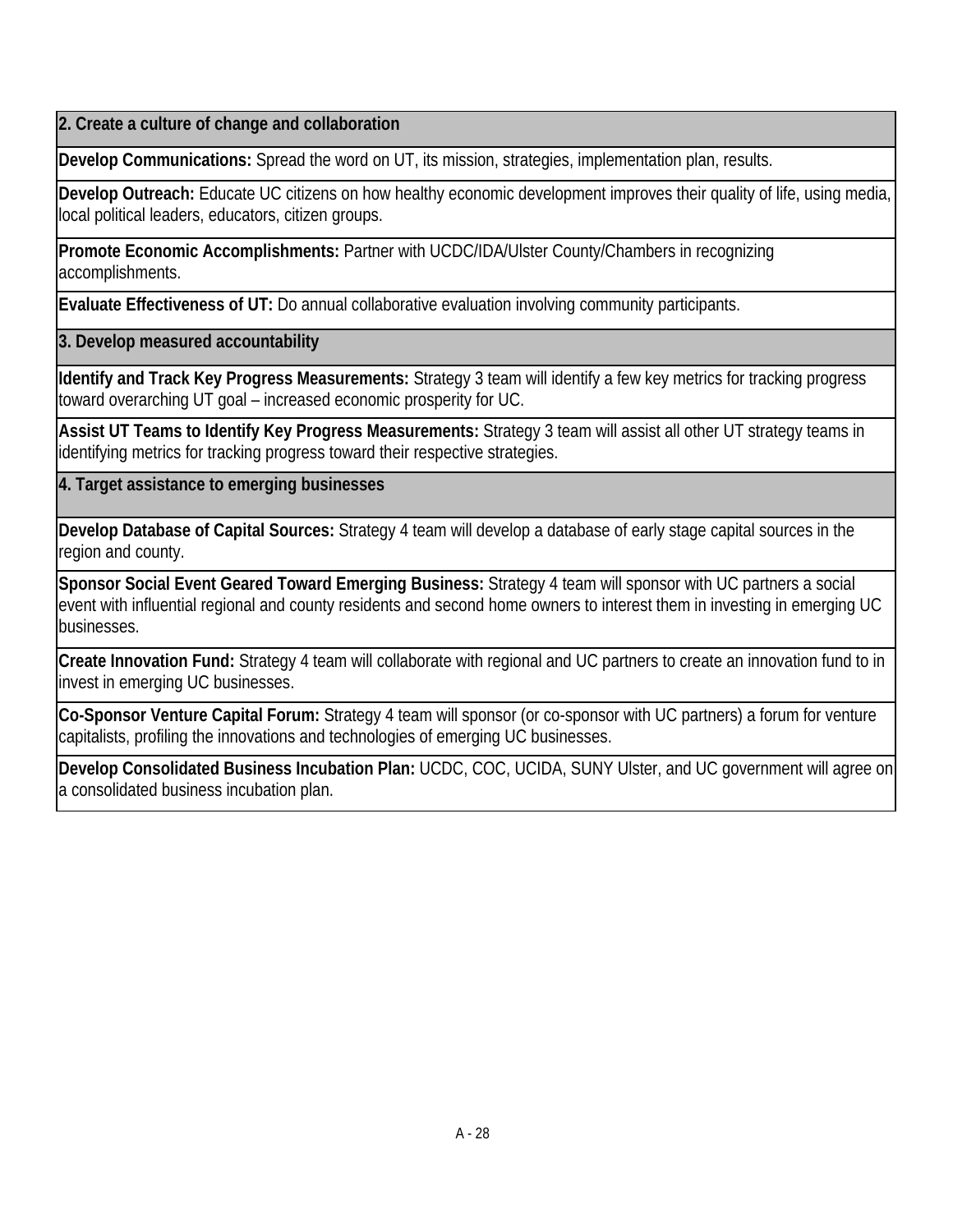**5. Redesign the services network** 

**Common Intake Form and Database:** UCDC, SBDC, WDB, HVCFI, EZ Program will use a common intake form and a corresponding central database.

**Improve Interconnections Among Boards:** UCDC, SBDC, WDB, HVCFI, EZ Program, and the Red Carpet Team will expand the interlocking of their boards of directors.

**Improve Red Carpet Team Membership and Services:** Red Carpet team will strengthen its business services functions by expanding its membership and assignment of a "shepherd" for each business lead.

**Strengthen Branding and Centralized Web Gateway:** UCDC, SBDC, WDB, HVCFI, EZ Program, and the Red Carpet Team will strengthen user friendliness and UC economic development branding through a "virtual" central point of access, namely a Red Carpet Logo and brand on each agency Web site pointing to a meta-page hosted by UCDC.

**Share Facilities and Support Staff:** UCDC, UCCOC, SBDC, WDB, HVCFI, EZ Program, the Red Carpet Team – and perhaps the WDB and UCPD – will co-locate in an appropriate facility and will share administrative staff and facilities as appropriate.

**Unify Training for Economic Development Staff Functions:** UCDC will facilitate training of all economic development staff on basic economic development questions and referral procedures, an annual training and review meeting for all such staff, and marketing of this system to business and community organizations.

**Survey and Evaluate Results:** Revised Red Carpet Team will survey economic development users to evaluate performance of the UC economic development system.

**6. Streamline local permit and review processes** 

**Local Economic Devt Awareness Program:** Develop an ongoing program to create awareness at the town level as to their part in county wide economic development.

**Local Economic Quality Development Tools:** Educate town, planning and zoning boards about creative development techniques that protect quality of life while increasing the tax base.

**Shovel-Ready Sites Inventory:** Maintain an ongoing inventory of shovel ready and adaptive reuse sites throughout the county.

**ED Collaboration Forum:** Create a forum – i.e., an "Alliance for Balanced Growth" – for collaboration and sound economic decisions during project reviews while advocating a fair process – and to implement #1-#3 above.

**Enhance Red Carpet Team Shepherd Program:** Enhance the Red Carpet team by developing a "shepherd" program to provide peer assistance to expanding and relocating companies.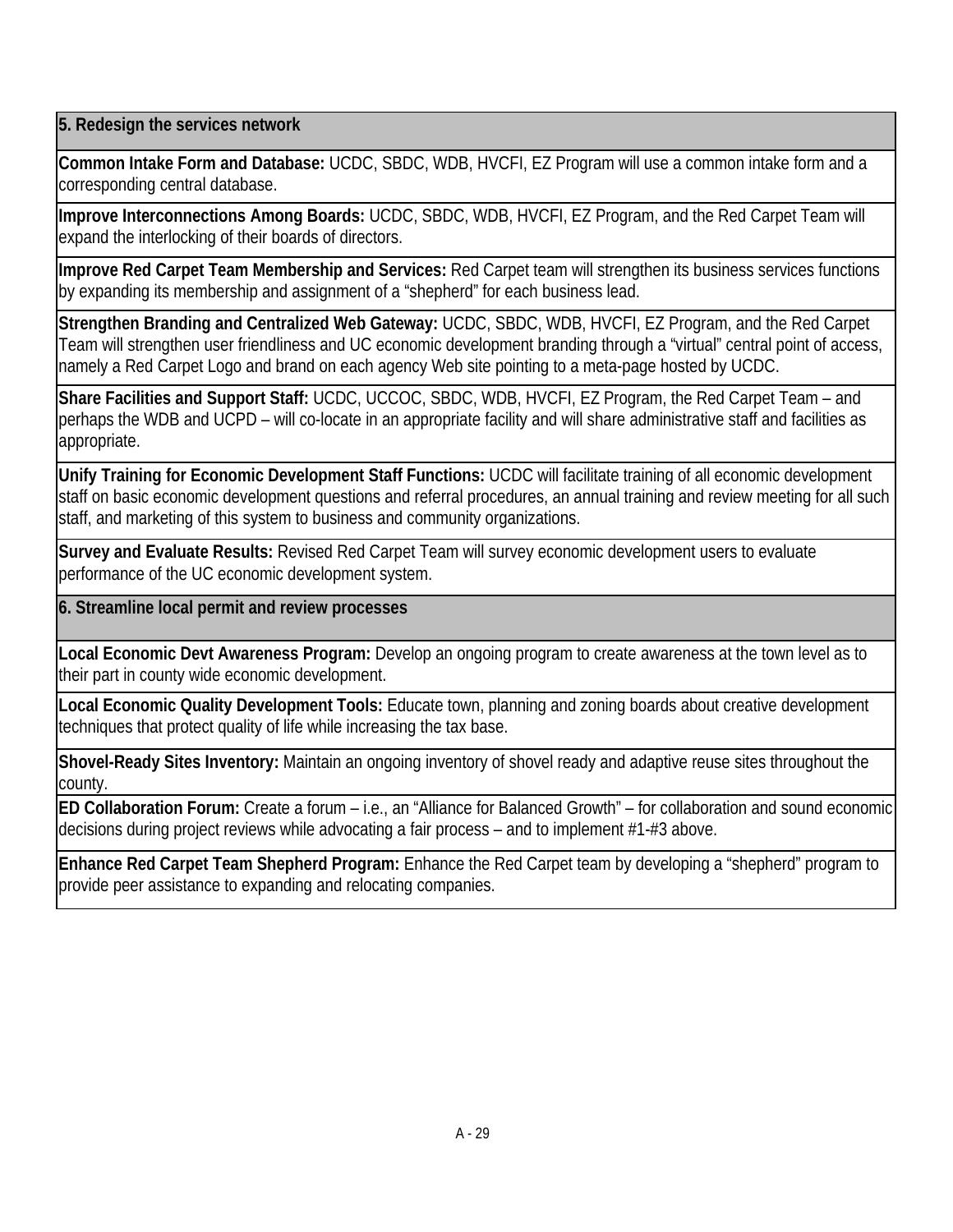**7. Develop appropriate infrastructure** 

**Identify Priority Growth Areas:** UCPD, with municipalities and UCDC, will identify priority growth areas within each community.

**Identify Infrastructure for Target Industries:** UCDC, UCPD, and UT teams 4, 7, 9, 10, 1, and 12abcd will identify target industries and the infrastructure needed to support them.

**Right-of-Ways for Infrastructure:** UC will streamline decisions on the use of County right-of-ways for infrastructure.

**Identify Infrastructure Expansion Needs:** UCPD, with municipalities, will study the potential for infrastructure expansions within priority growth areas and to existing businesses where requested.

 **Identify Shipping and Telecom Needs:** UCPD will conduct a shipping and telecommunications needs analysis.

**8. Preserve and enhance quality of life** 

**Create Livable Communities Campaign:** Strategy 8 team will collaborate with Ulster Tomorrow teams to create a "Livable Communities" campaign with rich visual imagery for use in Power point presentations, brochures, and Web pages.

**Create Quality Housing Campaign:** As part of action #8a, above, create stand-alone affordable/workforce housing materials to be directed toward towns, businesses and developers

**Include UT Quality of Life Goals in County Plans:** UCPD will promote inclusion of Ulster Tomorrow Quality-of-Life goals and priorities in formal County plans, including Housing/ Workforce Housing Strategies, Main Streets, Open Space, the Greenway Compact, Comprehensive Plan and Transportation Council activities involving trails, inter-modal transportation, non-motorized transportation, and the Washington Avenue corridor.

**Conduct QOL Survey in Business Community:** UCPD will collaborate with SBDC, Chamber and UCDC to conduct a Quality-of-Life survey in UC business community.

**Create a "Best of UC Website":** UCPD will collaborate with Ulster County Tourism to create a "Best of Ulster County" interactive Web site.

**Coordinate QOL Elements with UT Teams:** Strategy 8 team will work with other UT teams to coordinate and support Quality-of-Life elements in other strategies.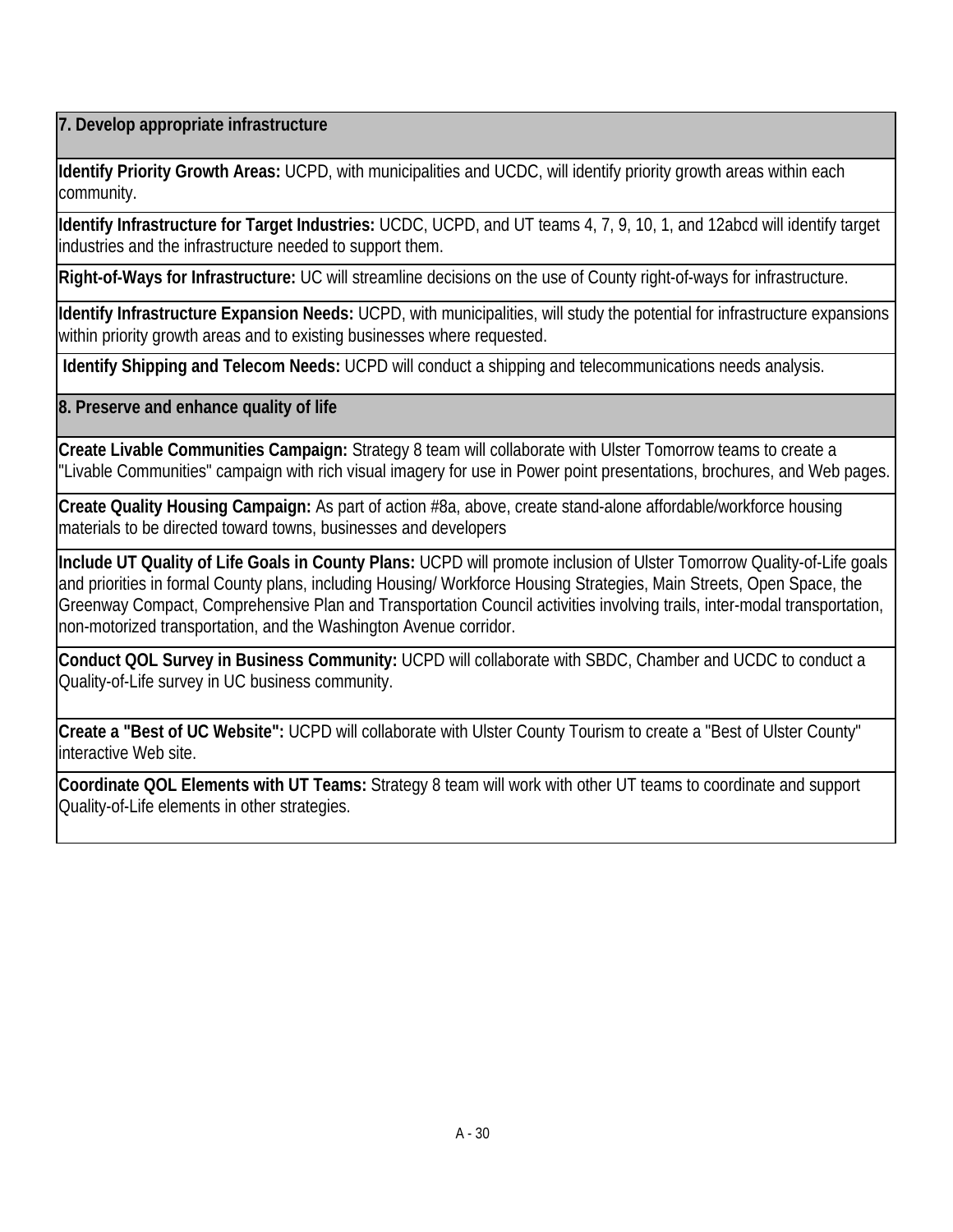**9. Recruit a diverse business base** 

**Supply Business Contacts for Expansion:** Strategy 9 team, with other UC partners, will supply business contacts considering expansion who might consider UC, focusing on targeted UT industry sectors and value-added niche clusters (see EPR-identified clusters, Fairweather report clusters, and clusters identified by UT strategy teams).

**Create Fly-Over Presentation:** Strategy 9 team will facilitate creation of a fly-over presentation of UC highlighting business centers and quality of life.

**Invite Contacts to UT Presentation:** Strategy 9 team, with other UC partners, will invite contacts to a replicable presentation on UC featuring the fly-over and relevant site information.

**Presentation Target Date:** Strategy 9 team, with other UC partners, will do an initial such presentation by end of Q1 of 2008.

**Targeted Firm Recruitment:** Strategy 9 team, with other UC partners, will recruit one firm with at least 5 employees by end of 2008.

**Expand Recruitment Database:** Strategy 9 team, with other UC partners, will expand contacts database to enable recruitment of 4-5 firms annually with 1-5 employees each.

**10. Retain and expand existing businesses** 

**Networking Forums:** UCDC will create networking forums organized around strategic business clusters in UC (defined by high value add, technology, innovation, or knowledge content) and organize delivery of business services around clusters.

**Increased Communication with Businesses:** UCDC will dialogue more regularly and systematically with the business and real estate communities, including visiting/contacting strategic businesses once every 18 months and completing a data form for each visit.

**Increased Access to Business Development Tools:** UCDC will increase assistance to UC businesses with trade shows, international trade, incentives, access to capital (working with Strategy 4 team).

**Stronger Revolving Loan Funds:** UCDC will strengthen the revolving loan funds to make them easier to access, better capitalized, and having a quicker loan processing turnaround time.

**Launch Business Services Directory:** UCDC will create and launch a business services communications initiative for UC businesses, including a buyer's guide of county business-2-business goods and services, a capital resources guide, an online business exchange linking to key UC and economic development information sources, a newsletter reporting business arrivals, successes, industry highlights, community development news, innovations, and arts and culture destination highlights.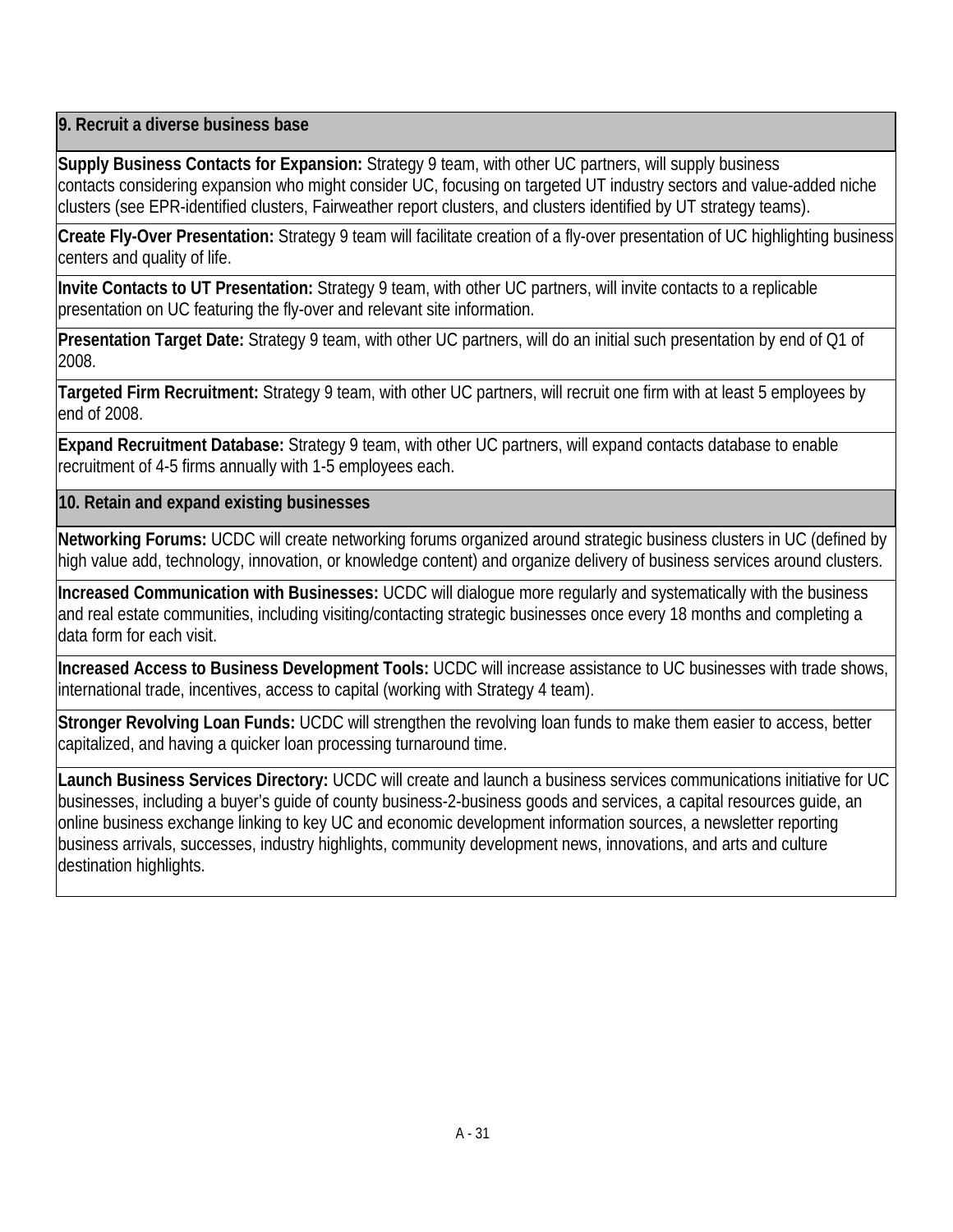**11. Create a labor force capability** 

**Survey Skills Gap in UC Businesses:** WDB, assisted by NYDOL, will survey skills gaps in UC businesses.

**Improve Job Skills and Marketing:** WDB and its UC partners, will better market existing job opportunities and workforce skills in UC.

**Strengthen Business-Education Links:** WDB, UCDC, and their UC partners will strengthen linkages in UC between the business and education communities.

**Improve Soft Skills Development:** WDB and its UC partners will improve soft skills development in UC.

**Prepare Youth for Local Careers:** WDB and its UC partners will develop programs to better prepare youth for careers in UC.

**12 a. Enhance travel and tourism** 

**Comprehensive Tourism Marketing Study:** UC Bureau of Tourism will hire a tourism consultant such as Judy Randall Associates to do a comprehensive study of UC tourism marketing needs and opportunities, including a satisfaction survey of visitors and a broad set of tourism metrics and baseline data.

 **Tourism Branding Campaign:** UC Bureau of Tourism will conduct a UC tourism branding campaign focusing on its most marketable towns, historic places, and unique attractions and events.

**Sponsor "Ulster Ambassadors" Campaign":** UC Bureau of Tourism will sponsor an "Ulster Ambassadors" campaign aimed at UC residents, utilizing famous UC residents, and designed to improve locals' awareness about unique area attractions and history.

**Rework UC Branding:** UC Bureau of Tourism will oversee a campaign to rework and strengthen and universalize UC logo, brand, and signage.

**Public Relations Campaign:** UC Bureau of Tourism will hire a PR firm or consultant to spearhead national media outreach and generate UC-related coverage.

**Host Tourism Networking Mixers:** UC Bureau of Tourism and its UC partners will host a quarterly thematic Tourism Networking Mixer.

**12b. Maintain viability of Agriculture**

**Identify Ag Devt Projects:** Strategy 12b team and its UC and regional partners will identify economic development projects in UC for farms and agriculture.

**ID Ways to Lower External Costs:** Strategy 12b team and its UC and regional partners will identify high cost externalities affecting UC farms, and will promote projects that lower such costs.

**Increase Business Practices for Profitability:** Strategy 12b team and its UC and regional partners will promote preservation of farming and farmland by increasing farm profitability, improving municipal and business practices, and building strategic relationships.

**Develop "Buy Local" Campaign:** Strategy 12b team and its UC and regional partners will increase the value of local farm products by telling their story and promoting "buy local". A - 32